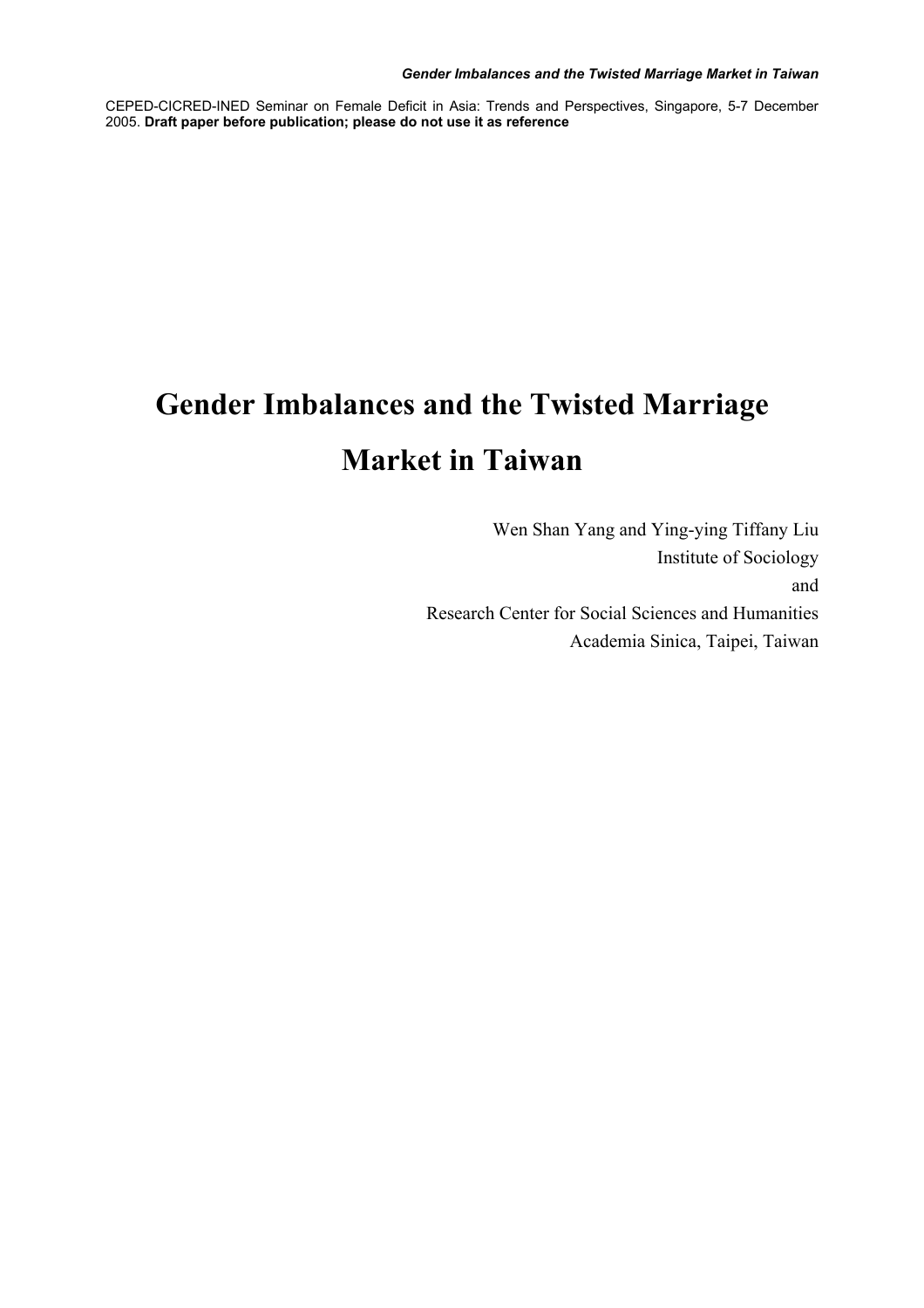#### **Abstract**

 *Nowadays in Taiwan, for every four marriages there is one bride from overseas. It is estimated that the rise of foreign brides will grow to even greater numbers in the coming years. In this paper we use several indices to measure the imbalanced sex ratios since the1970s. It is found that the sex imbalance after the 1980s was at first favorable toward females in the marriage market in Taiwan. But, after the opening of the Mainland China border to Taiwanese tourists and business people in the mid-1980s, interethnic marriages between Taiwanese males and Mainland Chinese females become possible. Brides from Mainland China have been seeking a better life and improved economic opportunities in Taiwan. In addition, more foreign brides from Vietnam, Indonesia, and Cambodia have also been coming to Taiwan to marry Taiwanese males. A new marriage market has emerged after the influx of foreign brides to Taiwan, and now it has shifted to becoming a marriage market that is unfavorable toward Taiwanese females, especially those women of low education levels and living in rural areas. We will discuss the causes and consequences of the sex imbalance in Taiwan in recent years, with emphasis on the distorted marriage market now that foreign brides are a pivotal option for Taiwanese males.*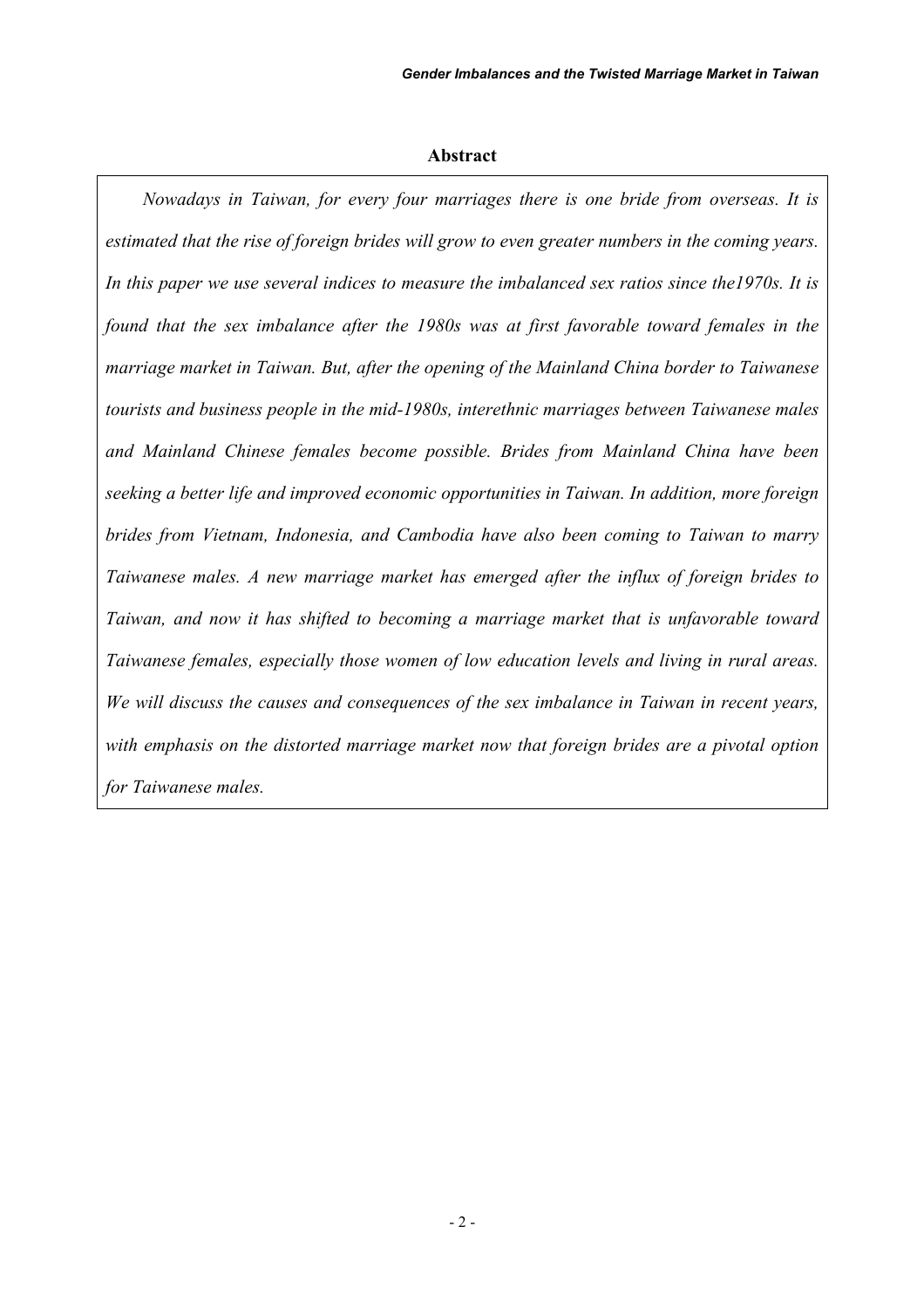## **Introduction**

In recent years the Taiwanese electronic mass media and newspapers have been full of news about "foreign brides" and "China brides." Apparently this reveals a recent trend in interethnic marriages which has gradually spread to today's Taiwanese society and has become a social phenomenon. Nowadays, those "foreign brides," their husbands, and children make up one of the important family forms in Taiwan. Undoubtedly, the growing proportion of foreign brides will bring the new activities and influences that may change Taiwanese society as a whole. The phenomenon of "foreign brides" can increase two important parts of the population balance equation, which is the changing fertility rate within a population and the immigrant population. All of these factors will definitely influence the developmental direction of the population in Taiwan in the future.

According to the Department of Statistics, Ministry of the Interior, until 2002 there were 93,100 foreigners married to Taiwanese citizens. On top of this number the Mainland Affairs Council has reported that 170,000 ethnically Mainland Chinese brides are registered on Taiwanese marriage licenses. If we calculate the marriage data from interethnic couples, there were 10,413 foreign spouses before the year of 1998. Among this number, 1,788 were grooms and 8,625 were brides, together accounting for 7.13% of the total registered marriages in Taiwan. In 2000, these numbers roughly doubled. Approximately 21,339 foreigners are now married to Taiwanese citizens, among them 2,277 grooms and 19,062 brides, or about 11.75% of total marriages in Taiwan. In 2002, interethnic marriages only grew by a small percentage as compared to the previous years. There were 20,107 interethnic couples registered for marriage licenses at the household registration office in Taiwan, and the vast majorities, 17,339 of them were foreign brides.

Basically, as the number of foreign brides is most likely to continue increasing in Taiwan in the future, the dynamics of the Taiwanese marriage market are sure to be altered, with little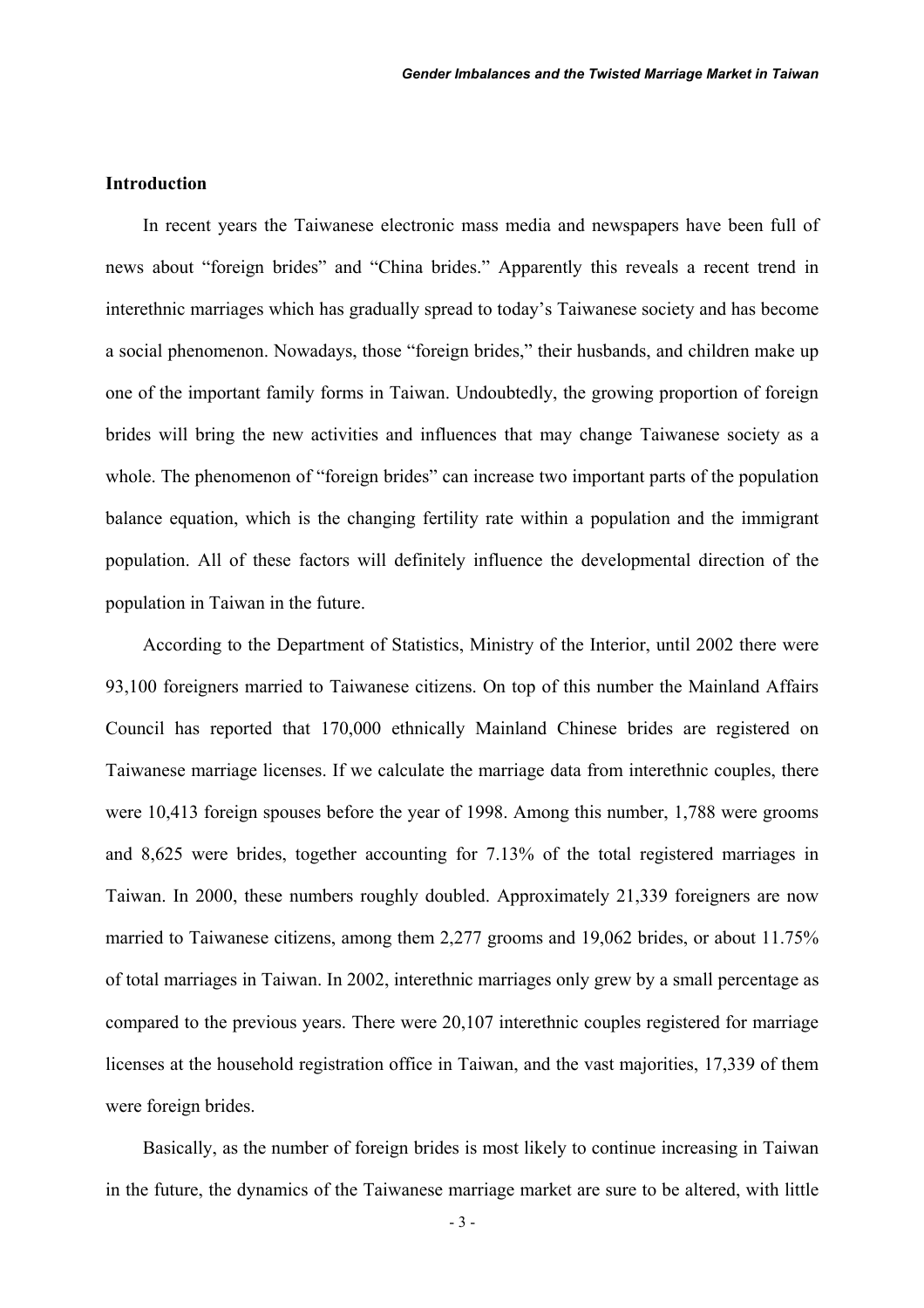chance of a balance between the sexes in the marriage market in the long run. Since the foreign spouses made up approximately 12% of the total marriages and have been increasing more than 17,000 each year, this paper aims to discuss the ever changing marriage market in Taiwan as well as the dynamics of imbalanced sex ratios in the marriage market of Taiwan.

This study covers three areas of research. It starts with a brief introduction comparing the females' and males' opportunities to find a marriage partner during their 'marriageable age' by using the method of estimating the sex ratio of singles. Then, we will apply demographic techniques developed by two scholars, Schoen (1983) and Chen (2000), to analyze the marriage market in the Taiwanese context. Since the number of foreign brides is increasing rapidly in Taiwan, this paper will focus on this issue to conduct further analysis and explanation along with presenting the following research questions: what changes do foreign brides bring into Taiwan and how does it affect the Taiwanese marriage market? What are the reasons that bring 'foreign brides' to Taiwan? Moreover, what impact will they have on spousal availability for Taiwanese women?

#### **Marriage Match and Marriage Squeeze in Taiwan**

 Family is one of the most important social institutions in a society. As we already know, family performs certain functions to maintain the stability of a social system: childbearing, socialization, education, economic production and emotional support-- these are basic to the existence of any given society. The key composition of a family is when a man and a woman reached marriageable age and are considering marriage. If an imbalanced sex ratio exists between males and females, it will lead to problems in the marriage market, such as the current problem of decreased spousal availability for Taiwanese women. Obviously, within a society which is strictly monogamous, if there is a surplus of men or *vice versa*; then, members of the minority sex group will have difficulties finding a spouse. For example, in post-World War II Germany, many women were unable to meet a potential marriage partner because of the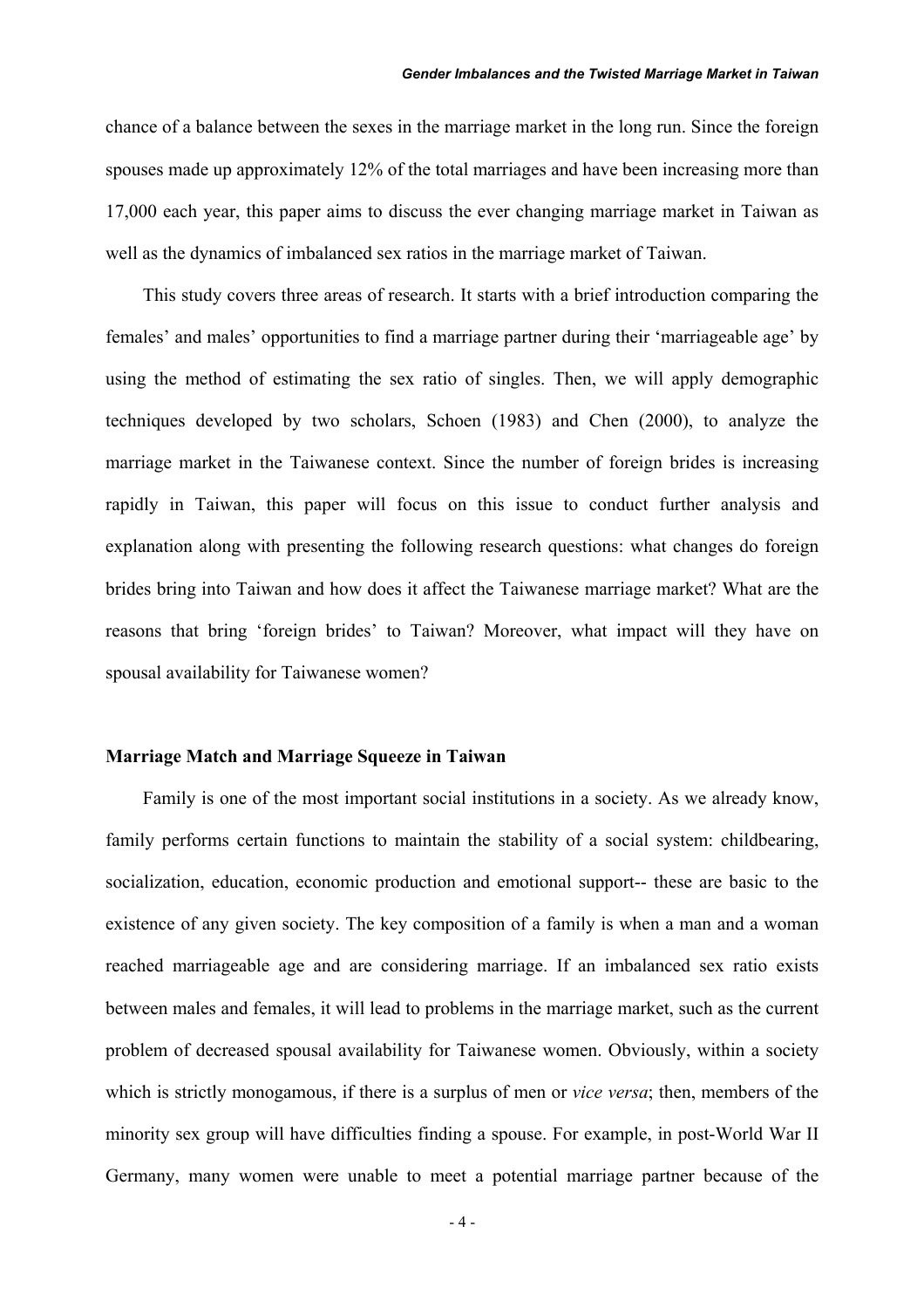insufficient numbers of males after the war. A more recent example is found in the Vietnamese People's Republic after 1975. Due to the large number of Vietnamese men killed in the war, Vietnamese women were at a disadvantage in the marriage market after the conflict (Goodkind, 1997). Furthermore, the mass migrations, both internationally and from rural to urban areas, may also create locally uneven sex ratios and further cause tightness in the marriage market. For instance, during the early  $20<sup>th</sup>$  century, a large number of young and middle-aged males immigrated to the U.S.A., which gave females who participated in the marriage market an advantage in spousal availability there (Akers, 1967).

 Above are a few examples of how an absolute difference between the sexes can affect the availability during mating selection for both marriageable females and males. However, the tightness of marriage market is only partly explained by the absolute sex ratio difference. In fact, the main reasons why people who have reached marriageable age have difficulties in finding a potential spouse are relative gaps in age, socio-economic factors or social norms. Generally, men's spousal preference is to marry a woman who is two to four years younger. In this case, if the sex ratio of male births twenty-four years ago versus female births twenty to twenty-two years ago is greatly skewed, it will affect the chances to find a suitable marriage partner these many years later. The most famous case study is the baby boom generation born after the World War II era in the United States. As Akers (1967) pointed out, there were 1,900,000 female infants born between July 1946 to June 1947, while 1,500,000 male infants were born two years earlier (July 1944 – June 1945). During the 1970s, which was twenty years later, around 400,000 women were unable to find a marriage partner in the United States. As a result, they had to delay their marriage plan, marry someone much older or choose not to marry.

 In the past several decades, the social scientists have thoroughly investigated these classic case studies in terms of the implications of imbalanced sex ratios for the marriage market in a specific society. From the previous findings we can see that besides the absolute difference in

- 5 -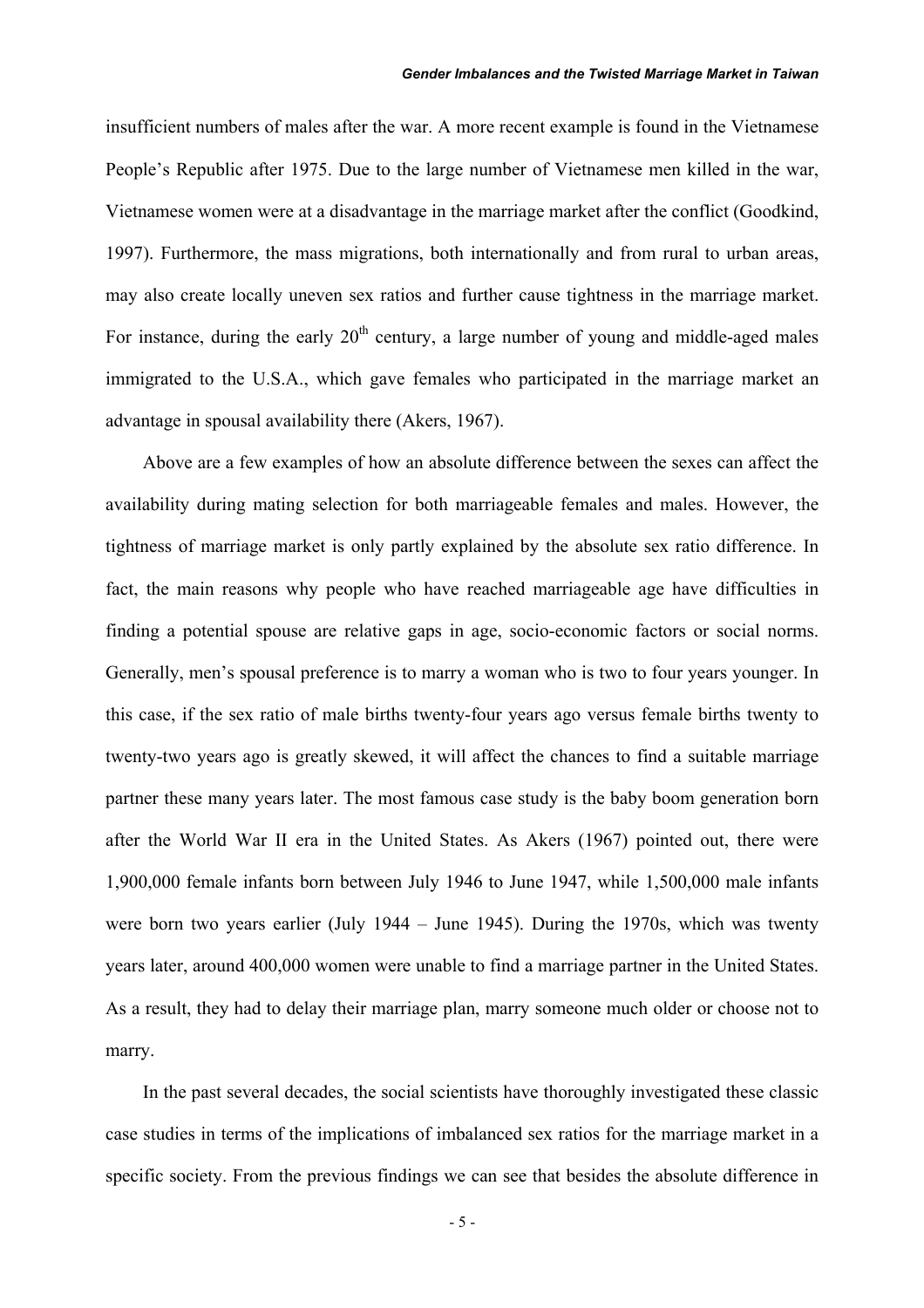numbers between males and females as an influence on spousal availability, many other socio-demographic factors also cause imbalanced sex ratios, including marriage squeeze<sup>1</sup>, changes in birth rate over time, sex ratios at birth, and differential mortality at a local level as well as internationally. Since Taiwan has had a relatively closed border with other countries, the immigration and emigration have rarely affected the demographic dynamics in Taiwan. Therefore, it is the equilibrium state of mortality which has become the major factor affecting the demographic dynamics in terms of the changing age structure and long-term trend of fertility (Chen, Wang and Chen, 1986). Furthermore, the phenomenon of marriage squeeze will exist alongside these factors. The demographic transition has been completed in Taiwan, in other words, from a high fertility/mortality rate to low rates nowadays. The fertility rate in Taiwan has declined since the 1960s. The total fertility rate (TFR) in Taiwan has gradually declined from 7 children in 1951, to 5.6 children by 1961, and further to 2.5 and 1.8 children in 1981 and 1991. In 2000, it remained at 1.8 children per woman. Even if the sex ratios at birth are normal, this decline in fertility still can cause marriage squeeze for Taiwanese men; as mentioned above, men usually seek a woman who is two to four years younger as the ideal marriage partner, so a decline in fertility across a two- to four-year period results in a mismatch of numbers of available partners. On top of the low fertility rate and possible future reduction. The problems of imbalanced sex ratios will be even more problematic in the future and will situate the males in a serious disadvantaged situation in the marriage market.

### **Demographic Measurements to Estimate Marriage Squeeze in Taiwan**

 $\overline{a}$ 

 Akers (1967) was the first demographer to make an important attempt to measure the marriage squeeze for the U.S. due to an imbalance in sex ratios from the baby boom generation. Although later on Muhsam has also explored the measurement concept of "marriage squeeze",

<sup>&</sup>lt;sup>1</sup> When one sex group is relatively low owing to the shortage of potential spousal availably which are commonly known as a marriage squeeze in demographic studies (Goodkind, 1997).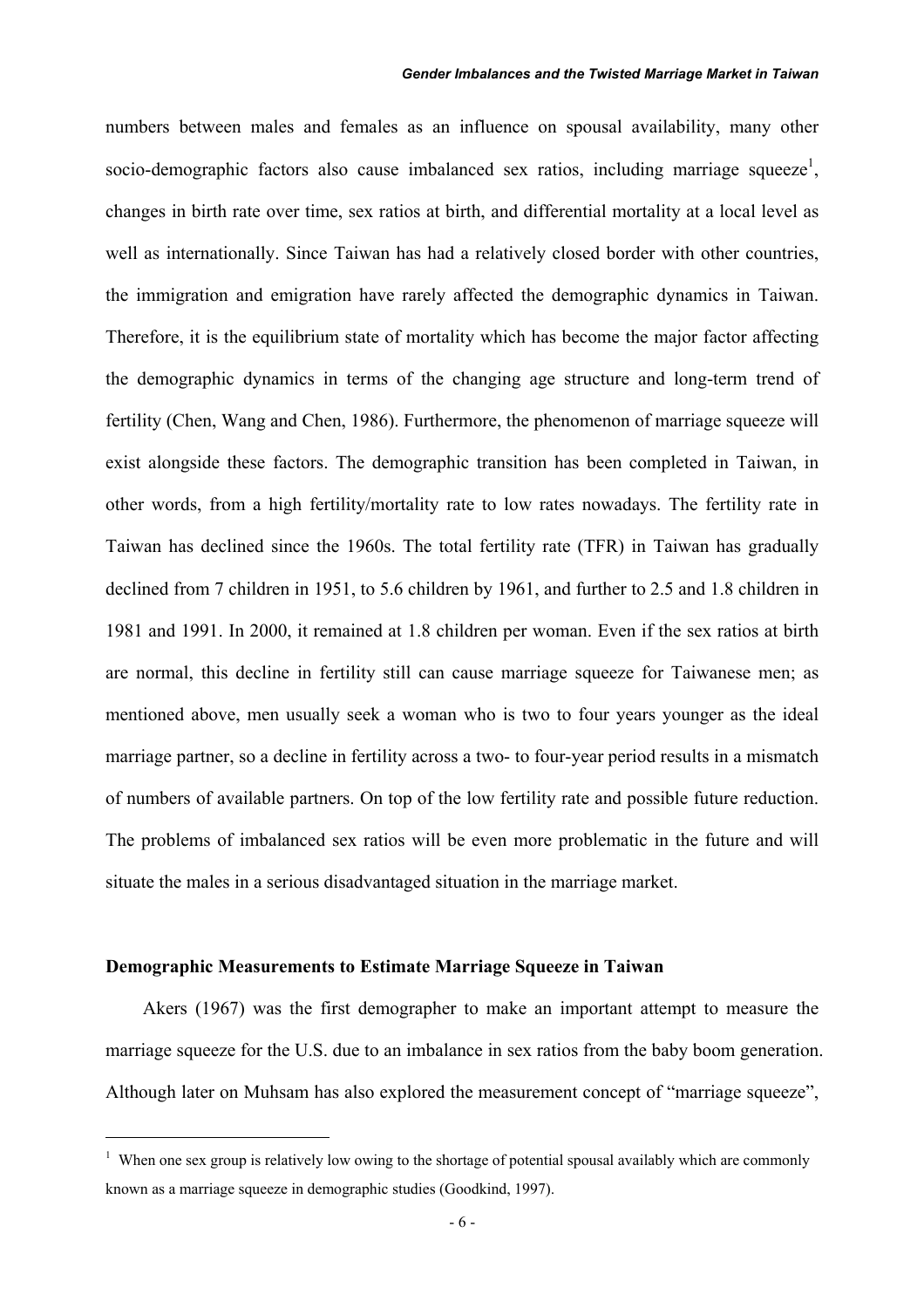#### *Gender Imbalances and the Twisted Marriage Market in Taiwan*

Akers's research work has had greater influence on the subsequent research pertinent to marriage squeeze studies. Akers has constructed mathematical models and simulations to explain a phenomenon which occurred in the late 1960s: there were many more females participating in the marriage market. According to Akers, the marriage squeeze index under his construction gradually turned to 91 in 1965, up from 104 in 1950, then increased to 105 in 1984, and kept decreasing each year. These results show there were, per 100 females at the age of 15-24, 104 males at the age of 15-29 in 1950, meaning that the males in this age group faced a problem in finding a marriage partner. Likely, there were similar problems of marriage squeeze for females in 1965. However the trend turned against men in the 1980s. During the years from 1959 to 1966, Akers' simulation was close to successfully predicting the trends of marriage in 1970s' American society. He was especially correct about the increase in age of females at their first marriage, and males' and females' first marriage standardized age rates can be explained by this marriage squeeze index.

Chen (2000) has used a simple index to measure the marriage squeeze in Taiwan: the sex ratios of singles. According to the simple definition of this index, the marriage market can be defined as follows: under the marriage system of monogamy, the singles within the same age group who are seeking potential spouses in this "marriage market." However, this formula does not include the married people. The definition of this index is as follows:

Sex ratio of singles in i age group = 
$$
\frac{\text{population of single males in i age group}}{\text{population of single females in i age group}} \times 100
$$

Once this simple index is calculated, we can use its results to explain the influence from the sex ratios at birth on the singles in certain years from a historical experience of a population. Due to social custom, it is desirable that husbands be a few years older than the wives in Taiwan, so we also calculate the relevant sex ratios across spousal age gaps of one, two, and three years (that is, with men older by these spans of time).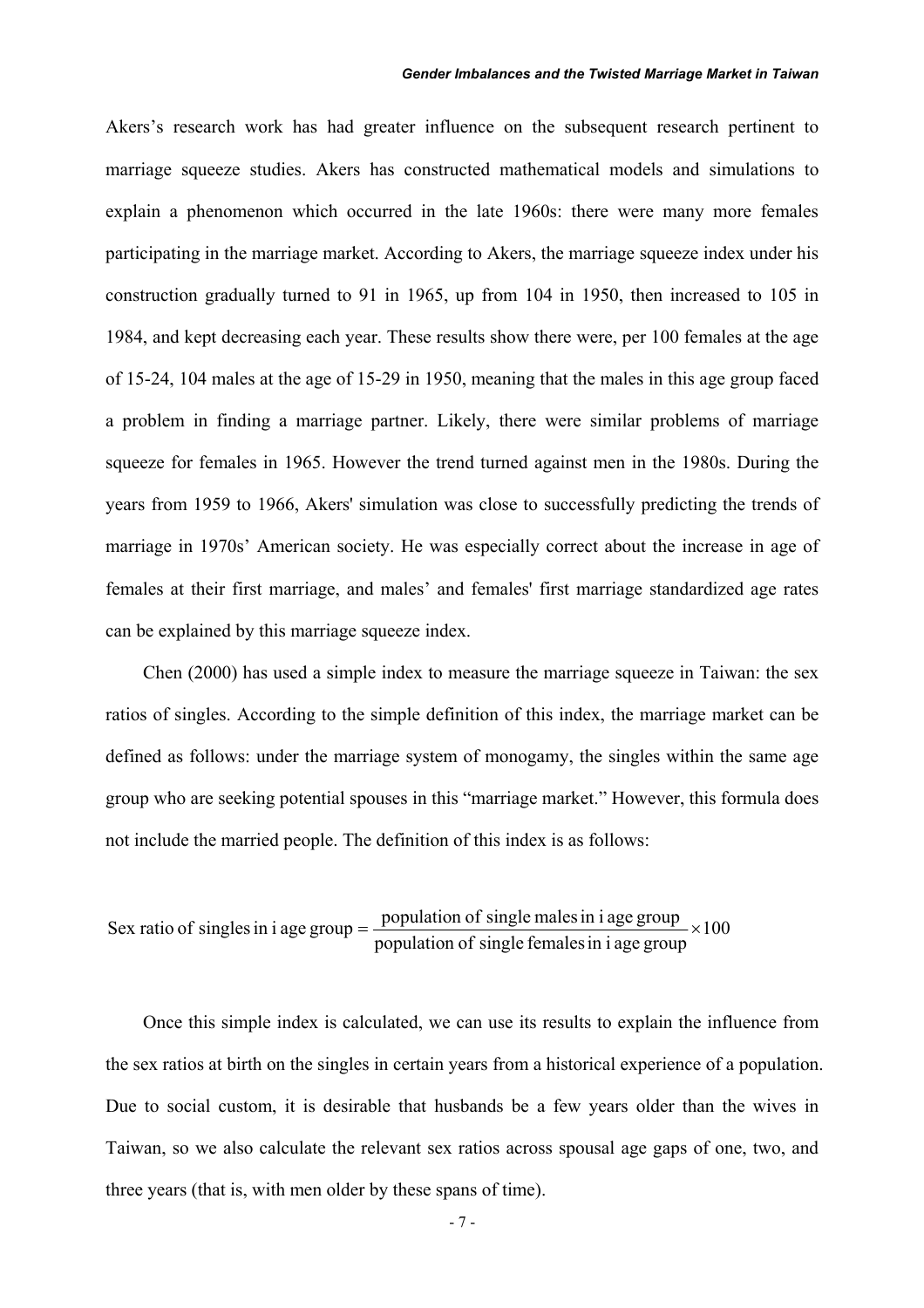#### *Gender Imbalances and the Twisted Marriage Market in Taiwan*

Schoen (1983) has revised and extended Akers' marriage squeeze index due to a lack of clear definition of its underlying concept. The index of marriage squeeze developed by Schoen contains a complex mathematical model. We incorporate this key concept in order to make further explanation. According to Schoen's (1983) index of marriage squeeze, marriage squeeze is related to the 'gender issue' in a formal demography. Briefly speaking, if the marriage preference remains constant, the changes in sex-age composition will affect the marriage rate, and will eventually result in marriage squeeze in a marriage market. For this reason, the interdependence of the observed age-sex composition and marriage rate can be used as the measurement index to reflect marriage squeeze in a population. The core index of marriage squeeze proposed by Schoen (1984) is represented by the S and Q equations as follows:

$$
S = \frac{\ell_{m;c}(0) - \ell_{f;c}(0)}{\ell_{mfs}(0)}
$$
(1)

$$
Q = \frac{2\ell_{mfc}(0) - [\ell_{m;c}(0) + \ell_{fc}(0)]}{\ell_{m;c}(0) + \ell_{fc}(0)}
$$
\n(2)

By definition, S and Q represent the marriage squeeze index and proportion of marriages lost because of marriage squeeze. When S is positive, the proportion of married males is greater than females; if S is negative, the proportion of married females is greater than males.

Two other measurements of marriage squeeze are also used in the study. They are both developed by Chen and Ulrich (2000) for the purposes of comparative marital supply in China and Germany. The first is called the marriage equilibrium index and the other is the first marriage squeeze index. The marriage equilibrium is represented by the equation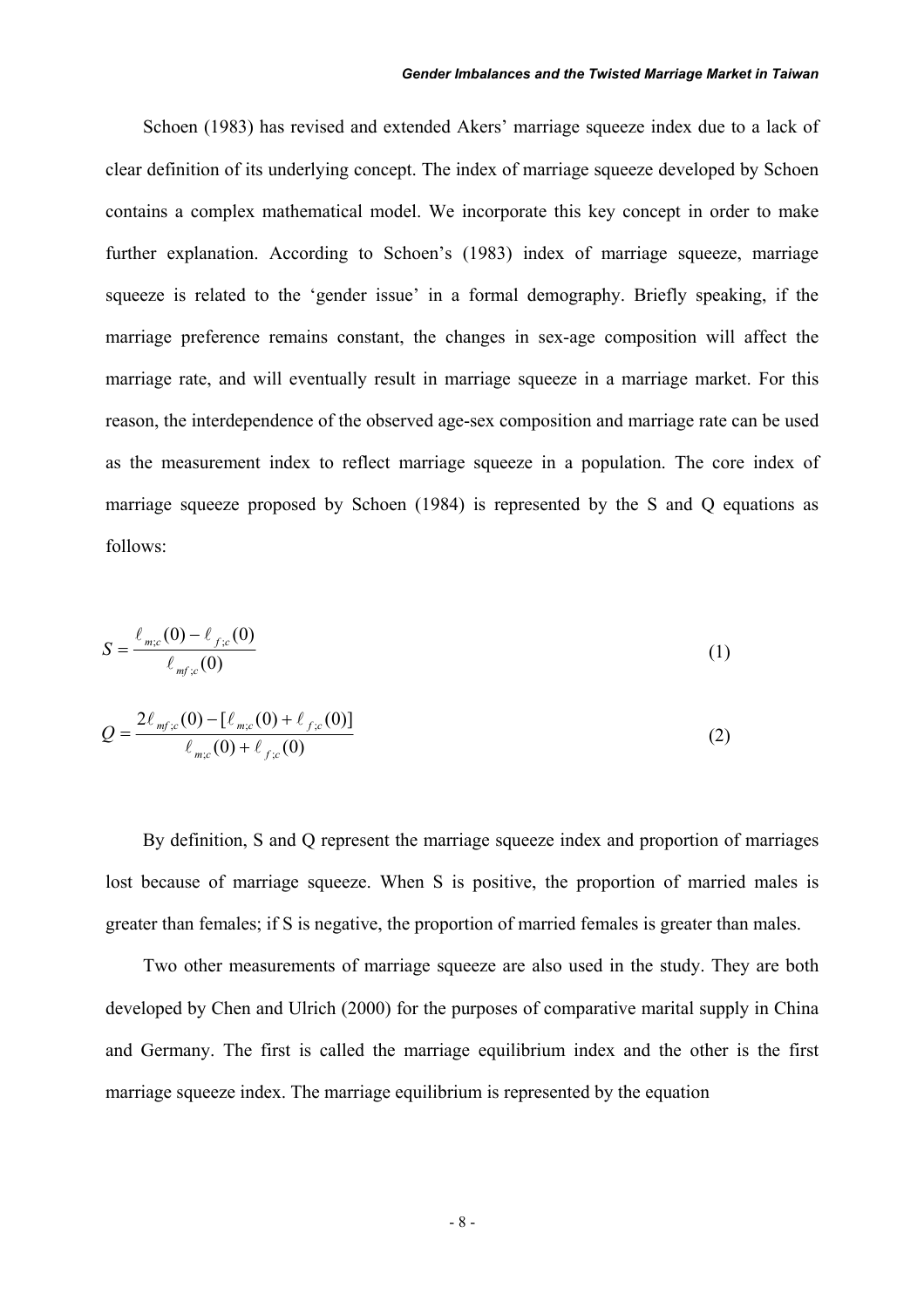Marriage Equilibrium Index  $=\frac{c_{15}(m)-c_{15}(m)}{m} \times 100$  $\max\{e_{15}^m(m), e_{15}^f(m)\}\$  $(m) - e_{15}^f(m)$  $=$   $\frac{e_{15}^m(m) - e_{15}^f(m)}{\max\{e_{15}^m(m), e_{15}^f(m)\}} \times$  $m$  *f*  $m$   $\partial$  $m$  *f*  $m$   $\theta$ 

Where  $e_{15}^m(m) = \frac{i \ge 15}{1^m}$ ,  $e_{15}^f(m) = \frac{i \ge 15}{1^f}$ *f i f i f m i m i m i m l*  $L_i^f R$  $e_1^f$  (m *l*  $L_i^m R$  $e_{15}^m(m)$ 15  $\binom{f}{15}(m) = \frac{i \geq 15}{5}$ 15  $\sum_{15}^{m} L_i^m R_i^m$ <br>  $\sum_{15} L_i^m R_i^m$ ,  $e_{15}^f(m) = \frac{\sum_{i \ge 15} L_i^f R_i^f}{\sum_{i \neq j} f(i)}$  are both life table functions,  $e_{15}(m)$  represents

the marriage life expectancy at 15 years of age; *m* and *f* are respectively male and female. By definition when marriage equilibrium index is negative, it reflects that life expectancy of married males is less than females in a population and an existing marriage squeeze toward males or vice versa. When the absolute value of marriage equilibrium is larger, the percentage of married life expectancy loss to marriage squeeze is greater, reflecting how serious the marriage squeeze is.

 Chen and Ulrich (2000) developed another measurement of marriage squeeze, which they called the first marriage squeeze index. This index is more simple and straightforward:

First Marine Squeeze Index = 
$$
\frac{M^m - M^f}{\max\{M^m, M^f\}} \times 100
$$

Where  $M^m$  and  $M^f$  are a total number of males and females at first marriages in a population at certain period. When the first marriage squeeze index is positive, the total males' first marriages are exceeding that of females, which reflects that the marriage market is unfavorable toward males; while when the first marriage squeeze is negative, it suggests that the total number of females' first marriages are greater than that of males in the population, representing a marriage market is unfavorable toward females. When the first marriage index is zero, the supply and demand of the marriage market have reached an equilibrium state, so marriage squeeze does not exist in the marriage market. When marriage squeeze is a serious issue in a population, the difference between males and females will be greater and the absolute value of first marriage will be higher. Chen and Ulrich develop a classification table to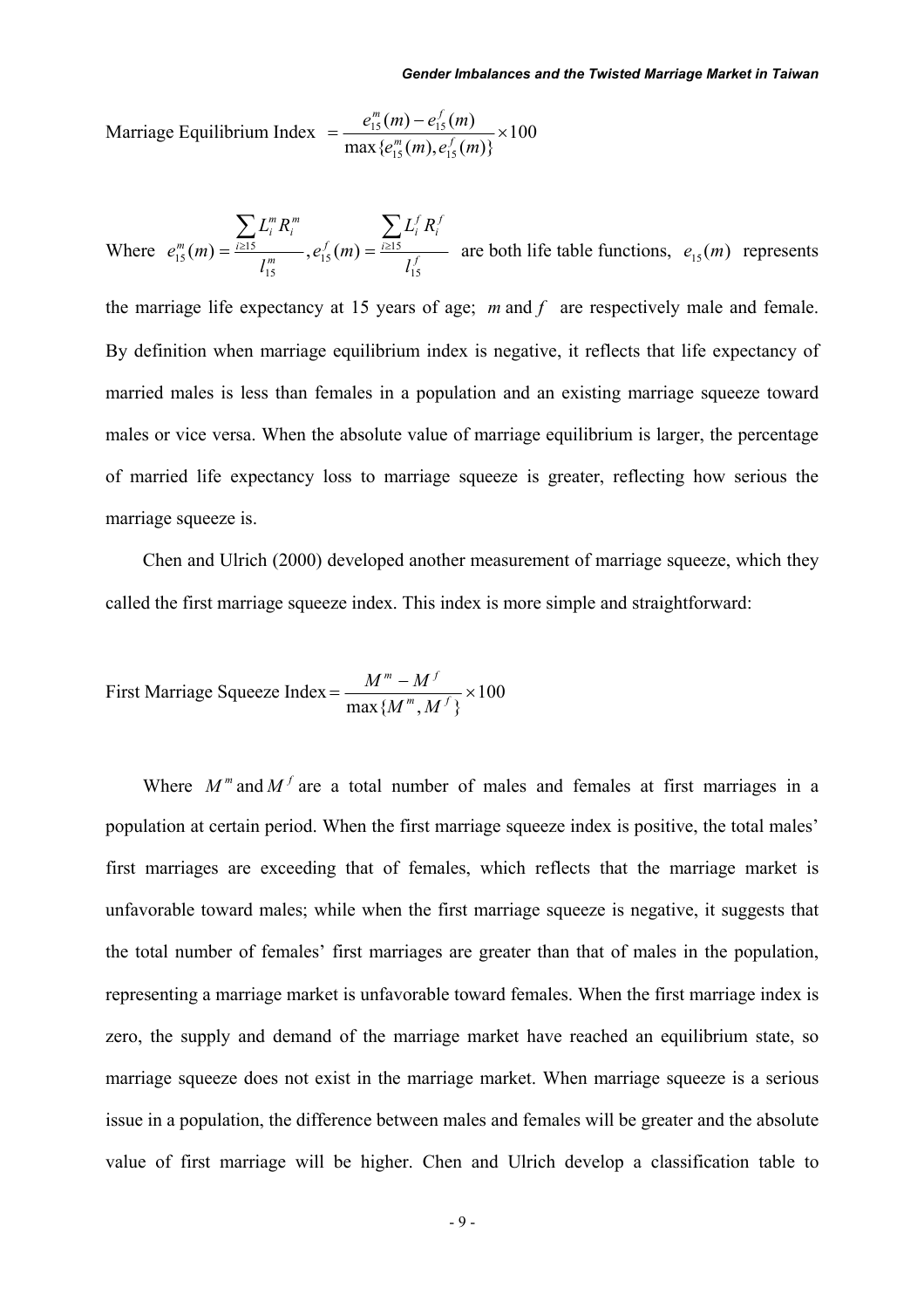represent the types of marriage squeeze in a variety of supply and demand conditions in a population. We also adopted the table as a tool to explain the marriage squeeze situation of Taiwan in different time periods.

#### **Research Findings**

 Tables 1-3 present the sex ratios of singles and the spousal age gaps in the years of 1980, 1990 and 2000 in Taiwan. Table 1 presents the sex ratios of singles over 15 years of age in 1980. This table reveals that, aside from changes at higher age levels (over 45), the sex ratios are almost constant from the ages of 15 to 50. The sex ratios of singles at the same age can be seen as an absolute value of the proportion of single females and males. Although this cannot reflect the reality of the mating situation in the marriage market, in general it lets us know the numbers of marriageable singles from each sex group. As we can see from Table 1, in 1980, males were at a disadvantage, especially those between the ages 24 to 29. This is nearly twice the single women from the same age group. Single men aged 30 to 40 were also more numerous than the single women from the same age group, and the sex ratios were about 185-124. Obviously within the same age group, the population of single males was larger than that of females. The sex ratios of singles in these age gaps show there was an increasing marriage squeeze problem for Taiwanese males because of the declining fertility after the baby boom generation in 1965.

#### (Table 1-3 about here)

Furthermore, we inspect the ratios from these three groups: men one year older, two years older, and three years older-- these data can reflect the changes in birth rate and the sex ratios at birth in the past. This approach also takes the spousal age gaps into account. In brief, the age of 35 is the critical point regardless of whether men are two or three years older, and the sex ratios become more balanced gradually. However, the rate is much higher for the single men than for women over the age of 35. Perhaps this reveals the important mechanism of marriage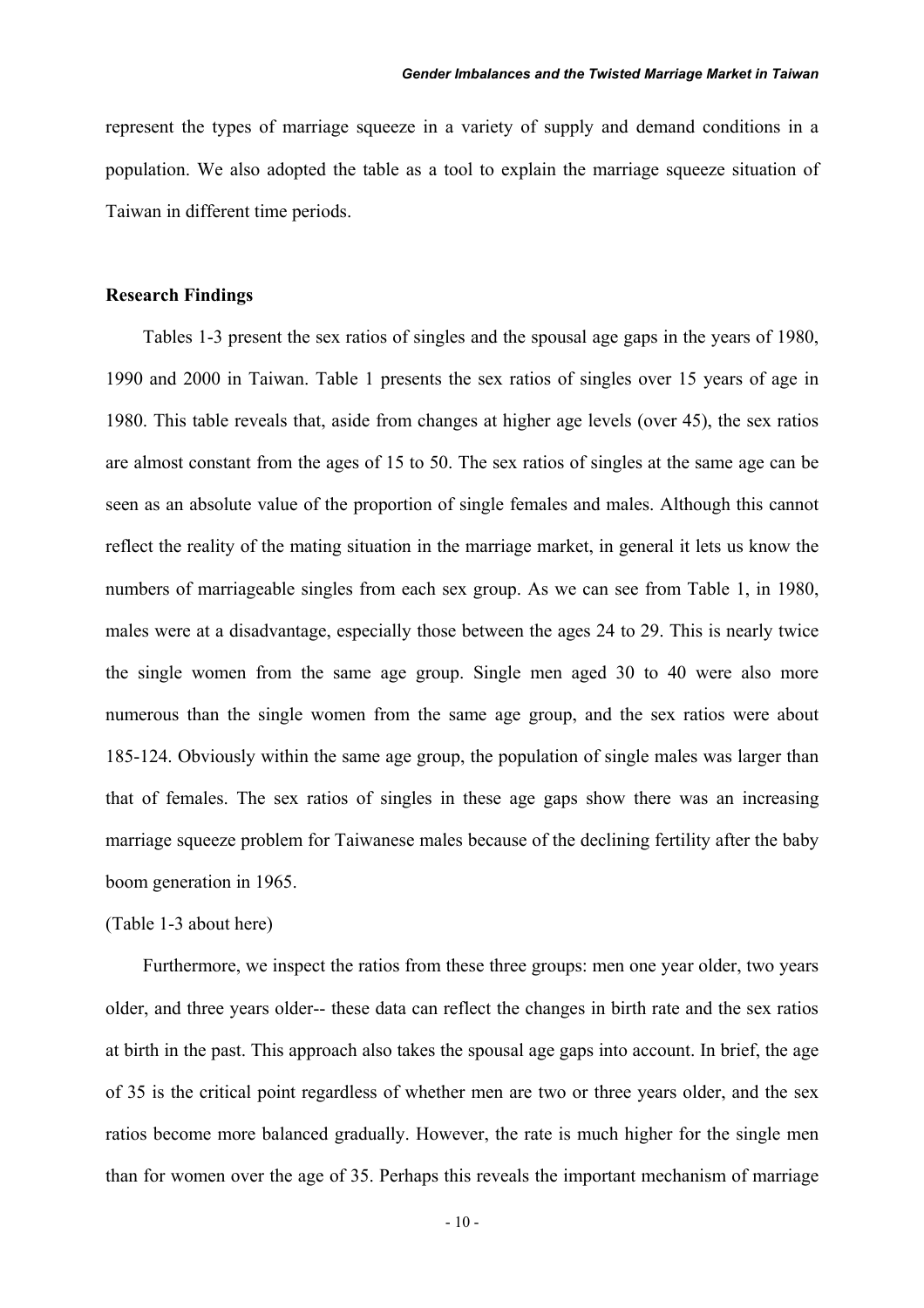in Taiwan: single man 35-years-old or above with unstable employment status is more likely to stay away from the marriage because of frustration with seeking a marriage partner from the marriage market.

 After 1990, the sex ratio of single males has gradually shifted to some extent in favor of males. In the total number of singles over 15 years of age, males' population is higher than females'; but the sex ratios are still within a normal range, about 105. Compared to the ages 26 - 33, single males are more numerous than females because men usually marry at a later age. Moreover, as we can see in the comparison between men one year, two years, and three years older, single males over age 40 are fewer than females. Although the proportion has declined gradually in all three groups after the age of 35, the greatest reduction occurred in the one in which males are three years older. This is worthy of further research.

 Table 3 exhibits the sex ratios of marriageable singles and the spousal age gaps in 2000. Compared to Tables 1 and 2, there is not much difference amongst sex ratios of the total population over 15 years in the different age gaps. They are all less than 106. However, we should pay attention to the growth in sex ratios in higher ages. As the example shows in Table 3, the sex ratio is 131 at the age of 39; this reflects the fact that men usually marry at a later age. In these three groups, fewer single males over 38 and almost at 42, the ratios tend to be balanced in both male and female groups.

The sex ratios of singles over age 15 in different calendar years are the results of the absolute total numbers of marriageable males and females in a population. This can be used to illustrate the proportion of single males and single females, and the total numbers of the singles in a population. The advantage is that it allows us to overview the mating situation in the current and future marriage market. On the other hand, it fails to observe the marriage rate in the marriage market, hence does not take marriage rates of a population into consideration in order to provide an empirical indicator when observing the mating situation in a population. Therefore, if we wish to study Taiwan's marriage market from a more comprehensive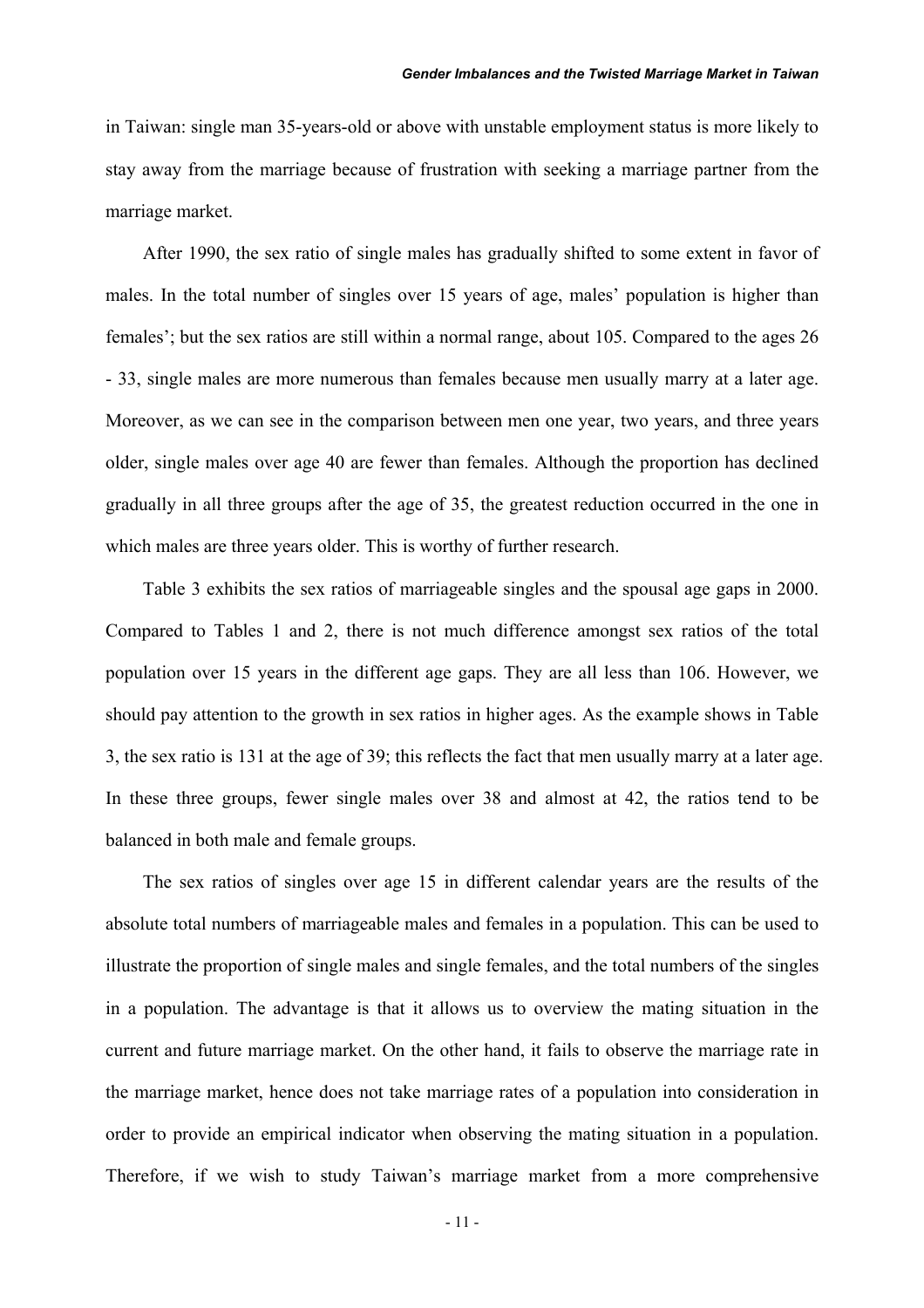perspective, we should use another synthetic index which can reflect the supply and demand situations in the marriage market.

Table 4 presents the marriage squeeze indices and percentage of failure to marry caused by marriage squeeze in Taiwan area, Taipei City, and Kaohsiung City during 1975-2000. According to Schoen, the marriage squeeze indices refer to the belief that men should marry younger women, leaving the older women wishing to get married fewer partnering options. The data in Table 4 are calculated from the observed marriage rate from each year. The data can reflect the sex and age structures and the marriage preference at that time. In 1985, 1990 and 1995 the marriage squeeze indices of Taiwan area were negative, then shifted to positive in 2000. However, from 1975 to 2000 the marriage squeeze indices were all positive in Taipei City and Kaohsiung City. This result demonstrates that men were facing the marriage squeeze problems after 1980. That is, it was more difficult for men to find a potential spouse compared to women. Between 1975 and 1980, Taiwanese women were in a disadvantaged situation; this can be explained as the long-term effects from the baby boom generation. The growth of baby-boom generation population had made spousal availability lower for women before 1980. However, age-sex composition of Taipei City and Kaohsiung City was not influenced by the baby boom after WWII or the excessive decline in birth rate after 1965. In both districts the marriage squeeze affected women, making it difficult for them to find a single marriageable man (Chen and Liu, 2002). In fact, this reflected the presence of many international business headquarters as well as the governmental administrative agencies in both Taipei and Kaohsiung cities, which attracted young women to move to these cities for educational purpose and for career opportunities, because service jobs are highly needed. As a result, the age-sex composition has been changed, further reducing spousal availability.

#### (Table 4 about here)

 It is noteworthy that in 2000 the marriage squeeze indices were negative then shifted to positive. This deserves further consideration as to whether this result was produced by

- 12 -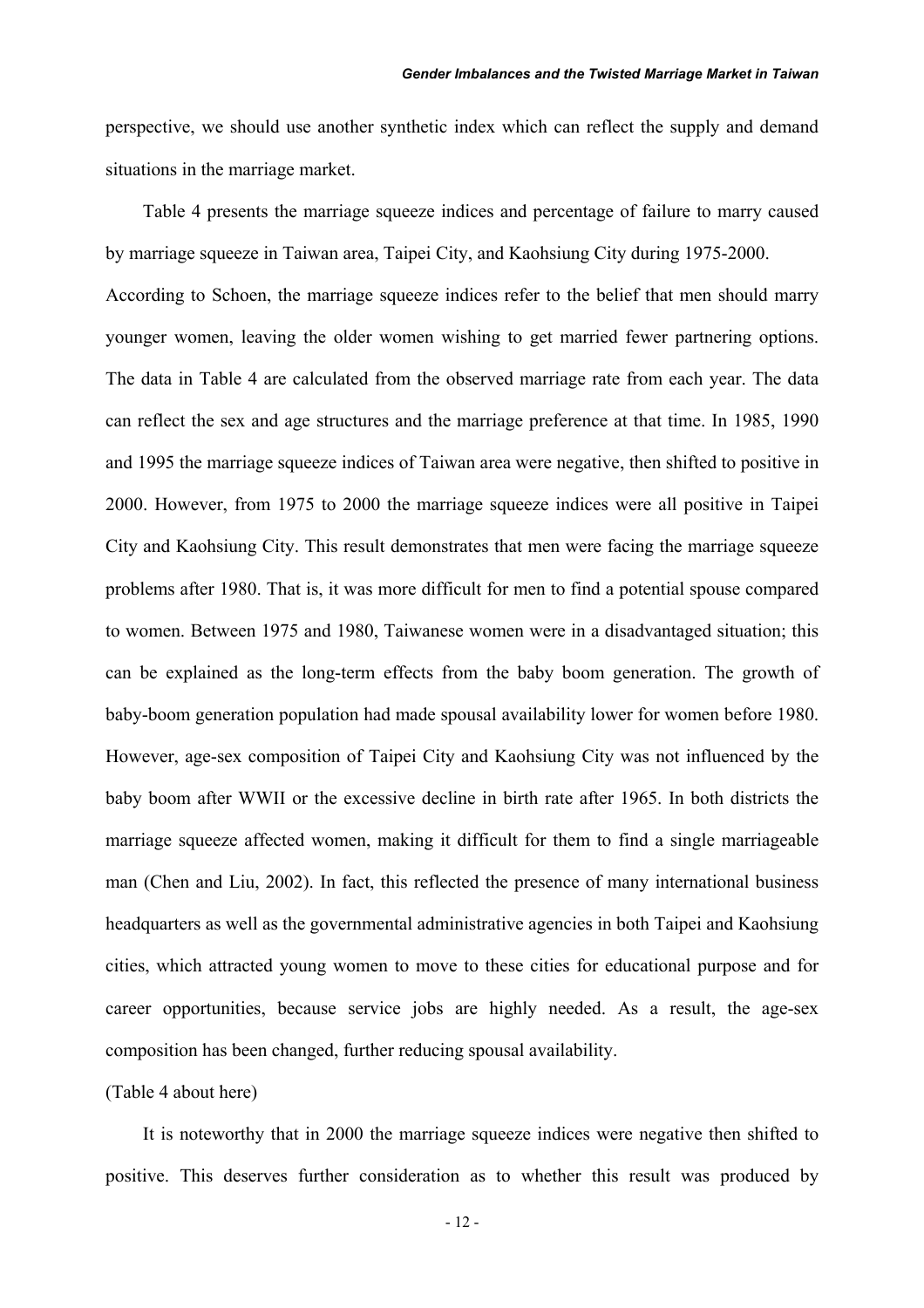immigration of foreign brides to Taiwan. Since Schoen's marriage squeeze indices are calculated by using the observed marriage rates from the marriage life expectation index for each sex, the guiding assumption is that the rise in males' marriage rates might be mainly caused by interethnic marriages -- that is, a mass of marriageable Taiwanese males marrying Chinese or other foreign brides. Q means loss of marriages caused by marriage squeeze, and it is less than 1, reflecting the fact that an increase in marriage rates for one particular sex group occurred because there is a marriage squeeze problem hitting the other sex group.

Table 5 presents marriage life expectation indices from 1966 to 2000 in Taipei City, Kaohsiung City, and the remainder of Taiwan area by utilizing the methods developed by Chen and Ulrich (2000). This data demonstrates that the sex ratios are out of balance. In other words, a great absolute value of marriage life expectation index means a surplus of women or men, as well as a high percentage singles failure to marry caused by marriage squeeze. Most importantly, how serious the problems of marriage squeeze is. In Table 6 we divided the marriage markets into three standard types of marriage market. Moreover, three types of marriage market conditions are possible: surplus of males, males/females balanced and surplus of females. These conditions were calculated using the technique developed by Chen and Ulrich (2000) marriage life expectation indices.

Table 5 indicates that the marriage squeeze problem had peak in 1966. By 1995 the index had fallen to nearly -4. The marriage life expectation index shows that men were in excess supply, but eased up in 1975; the excess then reoccurred between 1980 and 1990. Due to the limited information, we only calculate the marriage life expectation from Taipei City, Kaohsiung City, and the remainder of Taiwan in 1990 and 2000. The results show that there was a surplus of men in the rest of Taiwan, as well as in Kaohsiung City in 1990. Sex ratios were almost balanced in Kaohsiung in 2000 as well as in Taipei in 1990; however, a high surplus of women in Taipei in 2000.

(Table 5 and 6 about here)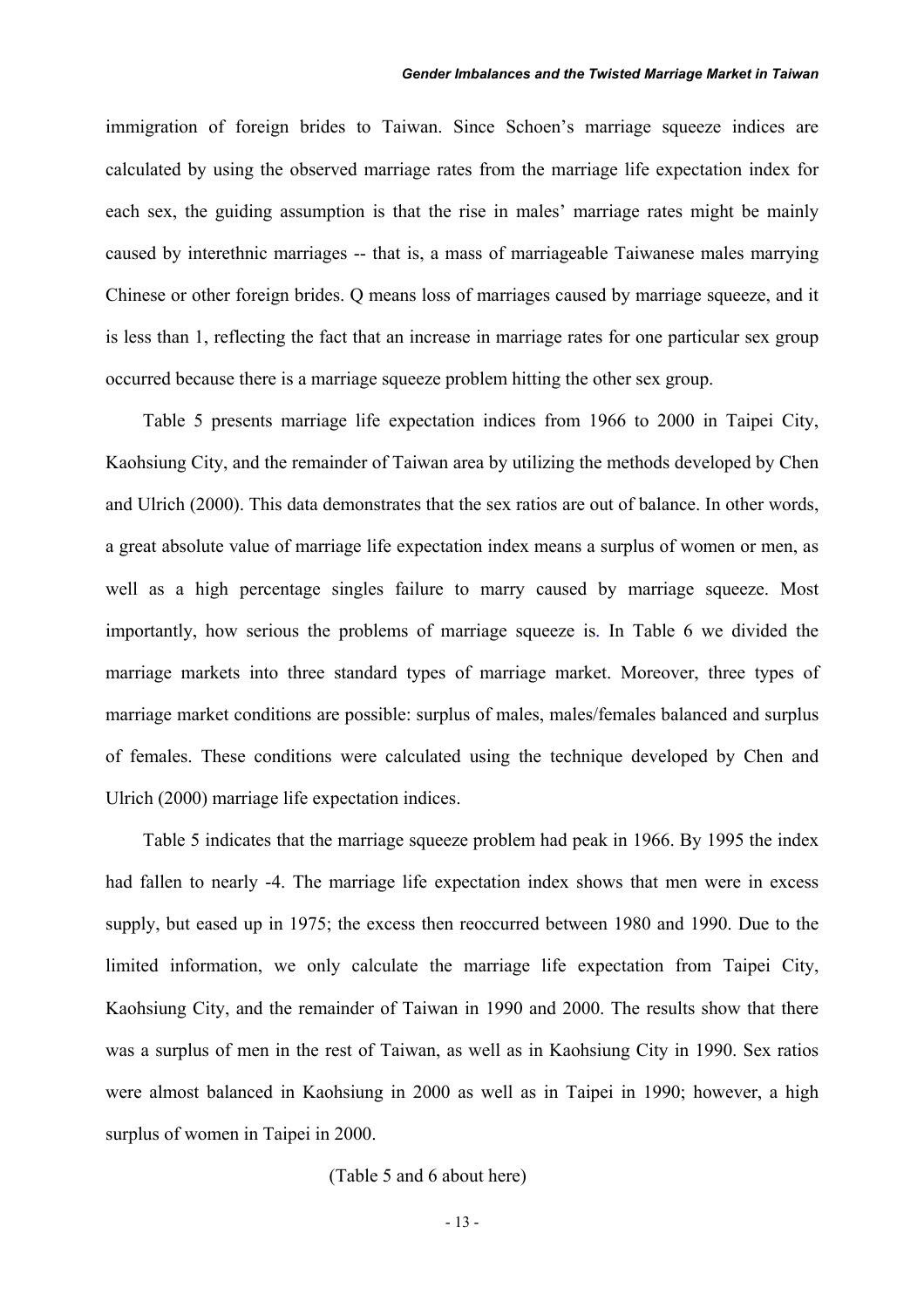#### *Gender Imbalances and the Twisted Marriage Market in Taiwan*

Table 7 shows the calculation from the marriage squeeze indices at first marriage between the years of 1980 to 2000 in the following areas: Taiwan area, Taipei city and Kaohsiung city. If the marriage squeeze index at first marriage is positive, it means that during a certain period there were more males participating in the marriage market. By contrast, if the indices are negative, more females than males joined the marriage market. When the indices are 0, males and females are equal in number; it can be said the supply and demand in a given marriage market are temporarily balanced. Before 1995, men and women were nearly balanced temporarily. However, starting from 2000 it appears there was a high surplus of women. This can be seen as a result of Taiwanese men becoming more likely to marry foreigners. This phenomenon has greatly influenced the marriage squeeze index at first marriage. Starting from the year 2000, the problem of a relative excess in the female population has occurred. The index of marriage squeeze at first marriage was at that point -6.8 and -7.17 in Taipei City and Kaohsiung City respectively; both cities had a problem of surplus women. This result is similar to the marriage life expectation index and is the characteristic of urbanized cities.

(Table 7 about here)

#### **Discussion and Conclusion**

Chen (1988) in her comparative study of Taiwanese and American marriage markets demonstrates that Becker's concept of marriage market is not viable to prove that Taiwan was facing a marriage squeeze problem. In this paper we have used three different marriage squeeze indexes in order to calculate whether the Taiwanese marriage market has such a problem. Our research findings are similar, regardless of whether the formulas used were from Schoen, Chen or Ulrich. Women were at a disadvantage in the marriage market before 1980. After 1980, due to the fertility rate shrinking each year, the marriage market became unfavorable to males, especially in Taiwan and several other countries where its fertility has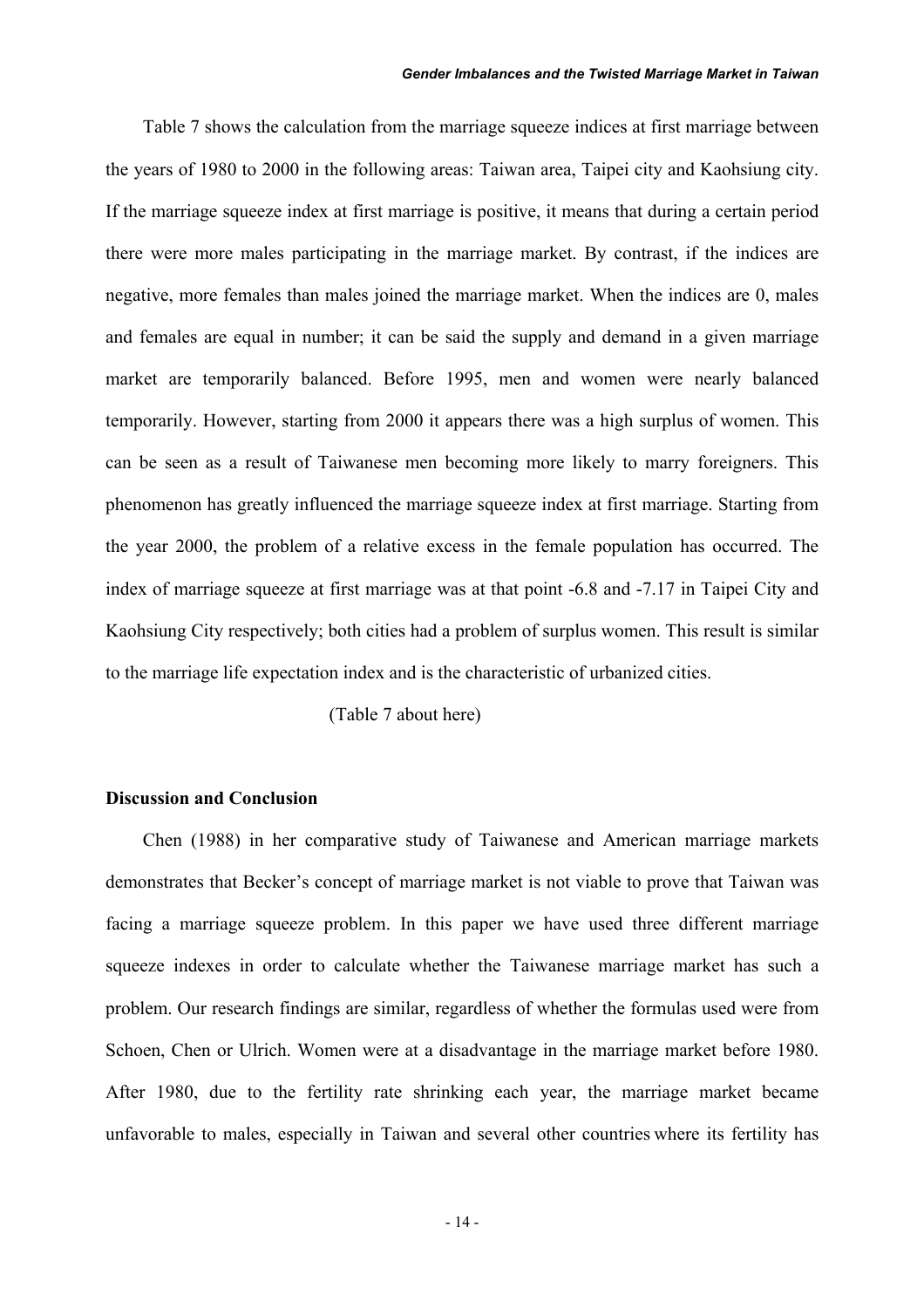declined since mid 1960. As the results suggest, there was a shortage of women, hence many of the men of a marriageable age were unlikely to find a potential spouse.

Notwithstanding, there was a great "unexpected" transition in Taiwan's marriage market after late 1990s. According to our calculations from 1980 to 2000 in each county and city, the marriage squeeze indices at first marriage suggest that women are disadvantaged in the eastern area and middle/southern agricultural areas in 2000. The female population has exceeded the amount required in all counties and cities in Taiwan except rural areas such as Taidong County and Penghu County; meanwhile, a mass of "foreign brides" from Southeast Asian countries and Mainland China immigrated to Taiwan beginning in the 1990s and this trend still continues in present time. Evidently, there are 17,000 more interethnic marriages occurring in Taiwan each year, an increase of nearly 12% of the total marriages each year since 1997. Apparently this recent trend in interethnic marriages has spread to every corner of today's Taiwanese society and has become a common practice among Taiwanese males.

As one important question asked previously: what changes do foreign brides bring into Taiwan and how does it affect the Taiwanese marriage market? We argue that this is the most likely factor that caused such a transition in the marriage market, which now Taiwanese women in a relatively difficult situation in relation to the marriage squeeze. In other words, the marriage squeeze turned against Taiwanese females due to a mass of foreign brides immigrated to Taiwan with marriage permits.

In addition, the foreign brides' country of origin data and the data on interethnic marriages from each province of Mainland China are not available yet, making it impossible to calculate the marriage squeeze indices at first marriage more precisely between foreign brides and Taiwanese males. Since Taiwan and Mainland China share similar culture and history; many of the Taiwanese men prefer the 'China brides.' However, because it is harder for the China brides to obtain Taiwanese residence permits, hence the data do not cover those brides who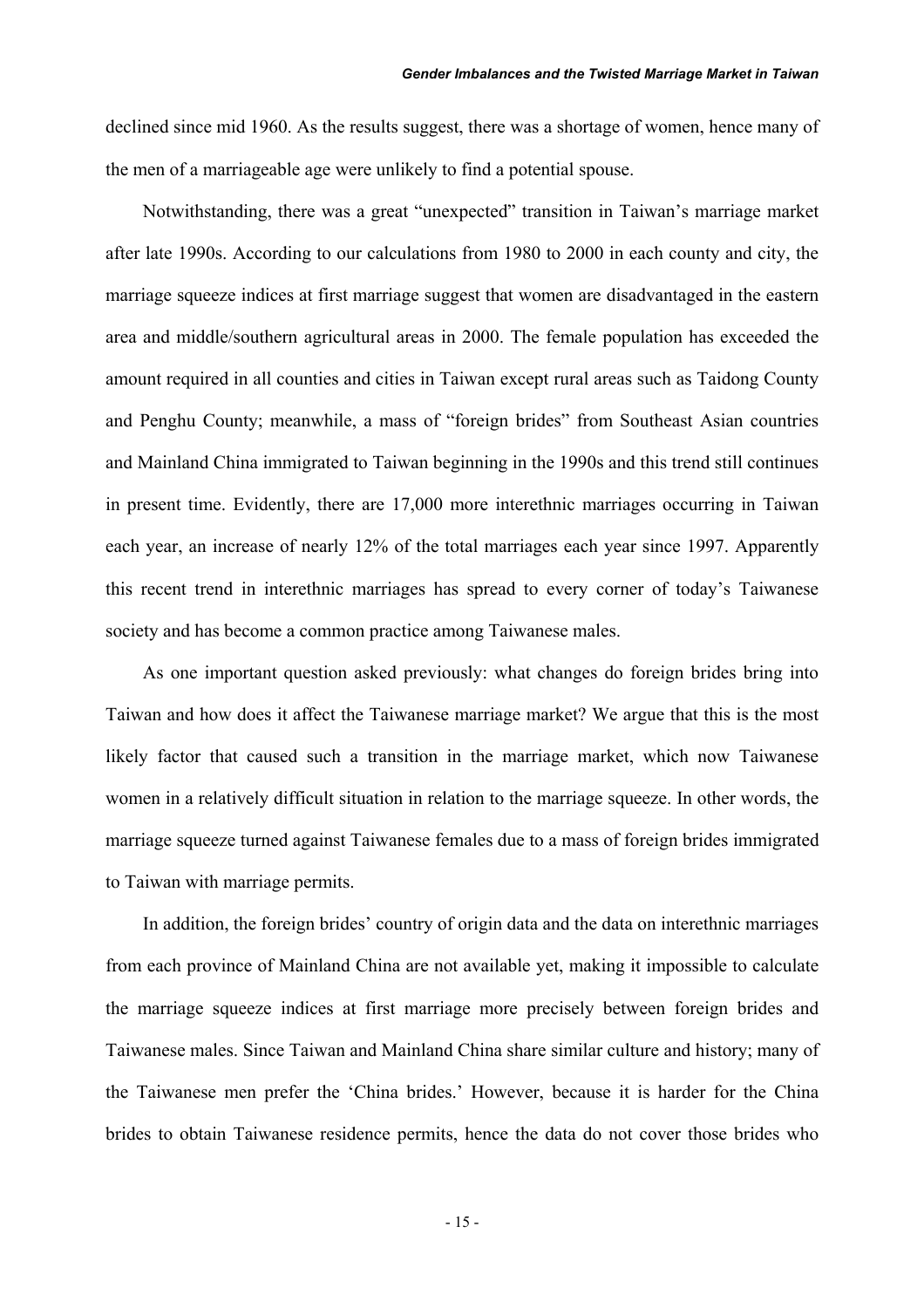commute between China and Taiwan and did not settle in Taiwan at current time. Therefore, Taiwanese women's real spousal availability maybe overestimated after 2000.

In recent years, the discussion on marriage issues, especially the research about the foreign brides, mainly focuses on foreign brides' adaptation (Hsia, 2002), transnational or interethnic marriages, and the domestic labor market (Wang, 2002). These studies have concentrated on the issue of marriage market and discussion on "the supply" of foreign brides. However, they neglect problems of "the demand" in Taiwan's marriage market. Due to the immigration of foreign brides to Taiwan, the number of men who face the marriage squeeze problem has greatly declined, and for them, the problem appears 'solved.' But this has placed women in a similar predicament which appears to be worsening, especially for women with lower education, living in rural areas, or belonging to the lower classes, with less opportunity for upward mobility. We argue that this problem will get worse if the foreign brides keep entering Taiwan. In the near future, Taiwanese males will have better spousal availability in the marriage market as the situation unexpectedly changes to a surplus of marriageable women. This will affect females' possibility of finding a marriage partner in the Taiwan marriage market.

Undoubtedly, this topic deserves the attention of demographers and the administrative experts on population policy. The Taiwanese marriage market has begun changing, and the rate of transformation may increase as the trend of interethnic marriages becomes stronger. In a modern society, social and parental pressures are unable to drive people to marry against their will. Rather, marriage is a free choice. Therefore, how to develop a better methodology that can encourage people to successfully find mates is an important challenge for Taiwan's future marriage market.

- 16 -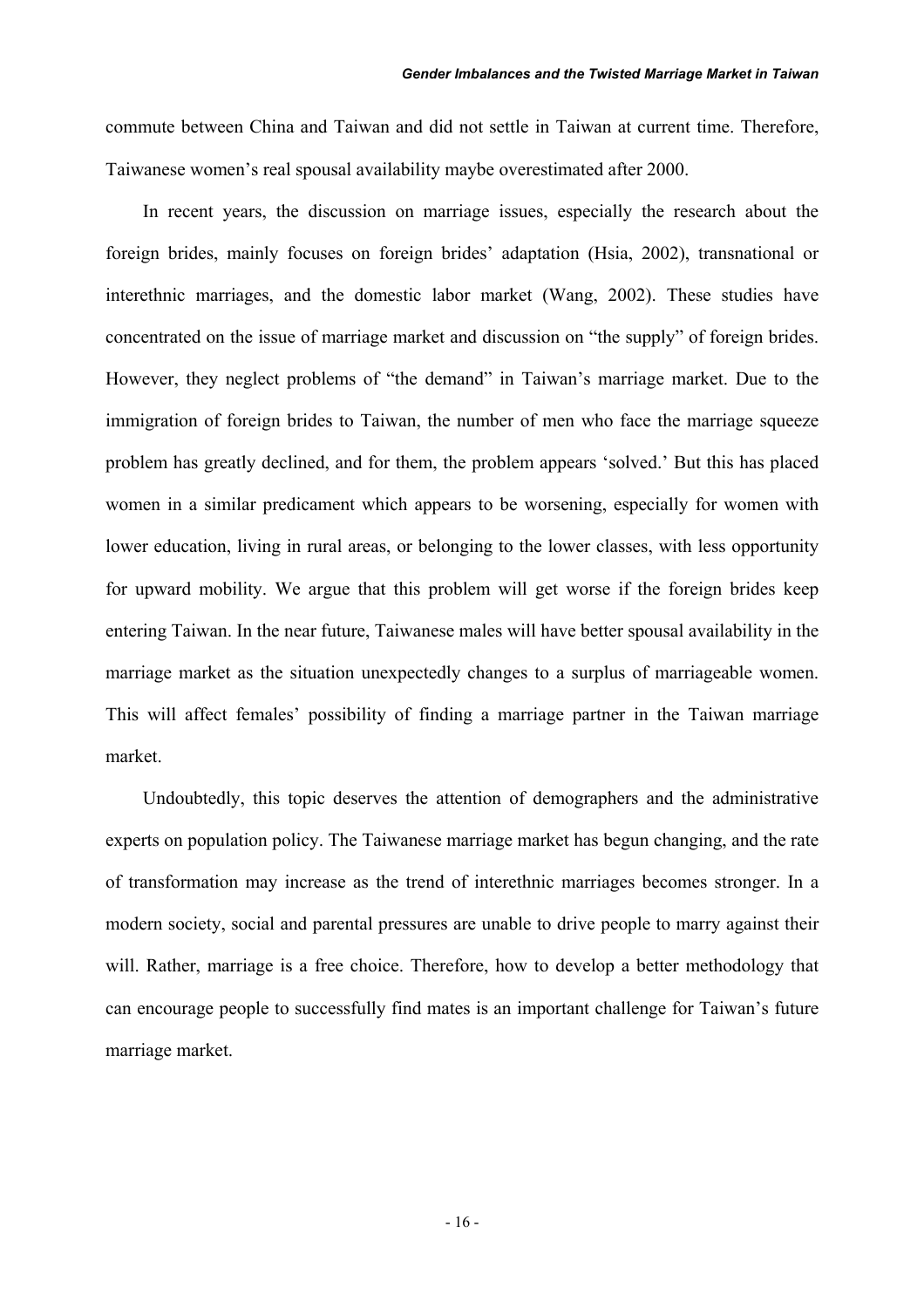## **References**

Akers, D. S. (1967). On Measuring the Marriage Squeeze. Demography, 4, 907-924.

- Chen Chao-Nan and Ke-Chih Liu. (2002). An Evaluation of Taiwan's Year 2000 Census: A Comparative Study of Census and Household Registration Population. Journal Taiwan Population, 25, 1-56.
- Chen, Wen-Ling. (1988). A Comparative Study of Taiwan and US Marriage Market. Taiwan Bank Quarterly. 39, 397-409. (In Chinese)
- Chen, You-Hua and Mueller Ulrich. (2000). Comparative Study on Marital Supply and Demand in China and Germany. Population & Economics, 5, 3-17. (In Chinese)
- Goodkind, Daniel. (1997). The Vietnamese Double Marriage Squeeze. International Migration Review, 31 (1), 108-127.
- Hsia, Hiaso Jun. (2002). Beyond the Imaginable Coast: The Phenomenon of Foreign Brides and International Capitalism. Journal of Taiwan Social Research Book Series-09. (In Chinese)

Muhsam, H. V. (1974). The Marriage Squeeze. Demography, 11, 291-299.

Schoen, R. (1983). Measuring the Tightness of a Marriage Squeeze. Demography, 20, 61-78.

Schoen, R. (1988). Modeling Multigroup Populations. New York: Plenum Press.

Wang, Hong-Zen. (2001). A Social Stratification Study of International Marriage and Indigenous Labor Market: A Case Study of Viet Nam Brides. Journal of Taiwan Social Research, 41, 99-127. (In Chinese)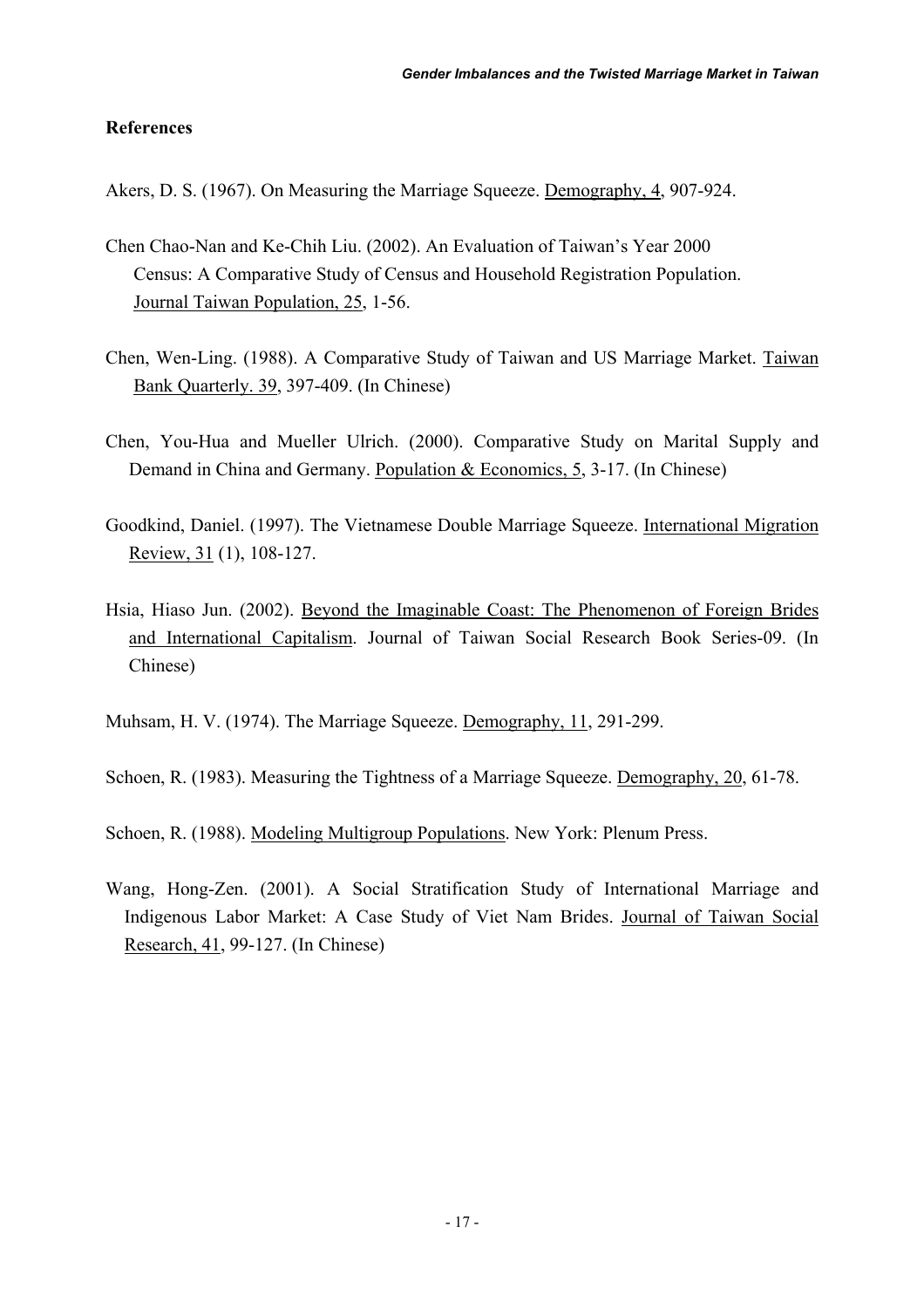## **Appendix:**

|       |       | Percentage of |                      |             | Sex Ratio of Singles |                                   |                                |
|-------|-------|---------------|----------------------|-------------|----------------------|-----------------------------------|--------------------------------|
|       |       | Singles       |                      |             |                      |                                   |                                |
| Age   | Males | Females       | Sex Ratio<br>by Ages | Same<br>Age | Year<br>Older        | Men One Men Two<br>Years<br>Older | Men<br>Three<br>Years<br>Older |
| 15    | 99.92 | 99.51         | 104.97               | 105.41      |                      |                                   |                                |
| 16    | 99.84 | 98.41         | 105.79               | 107.34      | 108.05               |                                   |                                |
| 17    | 99.63 | 96.26         | 105.01               | 108.68      | 108.38               | 109.10                            |                                |
| 18    | 98.94 | 92.65         | 105.51               | 112.68      | 108.11               | 107.81                            | 108.52                         |
| 19    | 97.41 | 87.05         | 104.93               | 117.41      | 109.87               | 105.41                            | 105.12                         |
| 20    | 95.52 | 79.78         | 103.45               | 123.86      | 112.60               | 105.37                            | 101.09                         |
| 21    | 94.50 | 69.80         | 102.18               | 138.35      | 121.33               | 110.30                            | 103.22                         |
| 22    | 91.24 | 59.06         | 103.27               | 159.54      | 130.85               | 114.76                            | 104.33                         |
| 23    | 83.15 | 47.89         | 103.86               | 180.34      | 138.75               | 113.80                            | 99.80                          |
| 24    | 72.71 | 37.31         | 104.58               | 203.83      | 164.85               | 126.83                            | 104.02                         |
| 25    | 59.75 | 28.53         | 105.62               | 221.17      | 164.54               | 133.07                            | 102.38                         |
| 26    | 47.54 | 22.15         | 105.11               | 225.65      | 165.54               | 123.16                            | 99.60                          |
| 27    | 37.81 | 17.48         | 105.23               | 227.65      | 172.41               | 126.49                            | 94.10                          |
| 28    | 30.31 | 14.41         | 105.82               | 222.55      | 180.75               | 136.90                            | 100.44                         |
| 29    | 23.13 | 12.06         | 105.19               | 201.71      | 169.26               | 137.47                            | 104.12                         |
| 30    | 18.45 | 10.59         | 106.74               | 185.89      | 137.52               | 115.40                            | 93.73                          |
| 31    | 15.39 | 9.28          | 106.54               | 176.67      | 145.09               | 107.34                            | 90.07                          |
| 32    | 12.63 | 8.35          | 106.93               | 161.79      | 127.41               | 104.64                            | 77.41                          |
| 33    | 11.27 | 7.92          | 106.24               | 151.21      | 127.15               | 100.13                            | 82.23                          |
| 34    | 10.58 | 7.00          | 106.55               | 161.07      | 117.14               | 98.50                             | 77.57                          |
| 35    | 10.03 | 6.53          | 106.19               | 163.08      | 137.66               | 100.11                            | 84.18                          |
| 36    | 9.03  | 6.22          | 106.32               | 154.42      | 172.83               | 145.90                            | 106.10                         |
| 37    | 8.47  | 6.03          | 106.27               | 149.30      | 147.62               | 165.22                            | 139.47                         |
| 38    | 8.16  | 6.02          | 105.46               | 142.89      | 142.66               | 141.06                            | 157.87                         |
| 39    | 7.97  | 6.18          | 105.76               | 136.35      | 140.95               | 140.72                            | 139.14                         |
| 40    | 7.93  | 6.43          | 104.27               | 128.63      | 136.25               | 140.84                            | 140.61                         |
| 41    | 7.84  | 6.47          | 102.95               | 124.81      | 121.12               | 128.29                            | 132.61                         |
| 42    | 8.00  | 6.88          | 103.66               | 120.4       | 121.23               | 117.64                            | 124.60                         |
| 43    | 8.31  | 7.31          | 103.85               | 117.95      | 124.49               | 125.35                            | 121.64                         |
| 44    | 8.46  | 7.67          | 104.45               | 115.14      | 115.14               | 121.53                            | 122.37                         |
| 45    | 8.70  | 8.19          | 104.55               | 111.12      | 119.03               | 119.03                            | 125.64                         |
| 46    | 9.20  | 8.50          | 108.65               | 117.59      | 117.06               | 125.39                            | 125.39                         |
| 47    | 10.42 | 9.16          | 114.72               | 130.52      | 134.57               | 133.96                            | 143.50                         |
| 48    | 11.63 | 9.66          | 121.63               | 146.41      | 150.62               | 155.30                            | 154.59                         |
| 49    | 13.86 | 10.73         | 130.42               | 168.48      | 185.76               | 191.10                            | 197.03                         |
| $50+$ | 23.47 | 25.76         | 111.84               | 101.93      |                      |                                   |                                |

Table 1: Sex Ratios of Marriageable Singles, and Sex Ratio of Single Males by Age Gaps in 1980.

Sources: 1980 census in Taiwan area, by households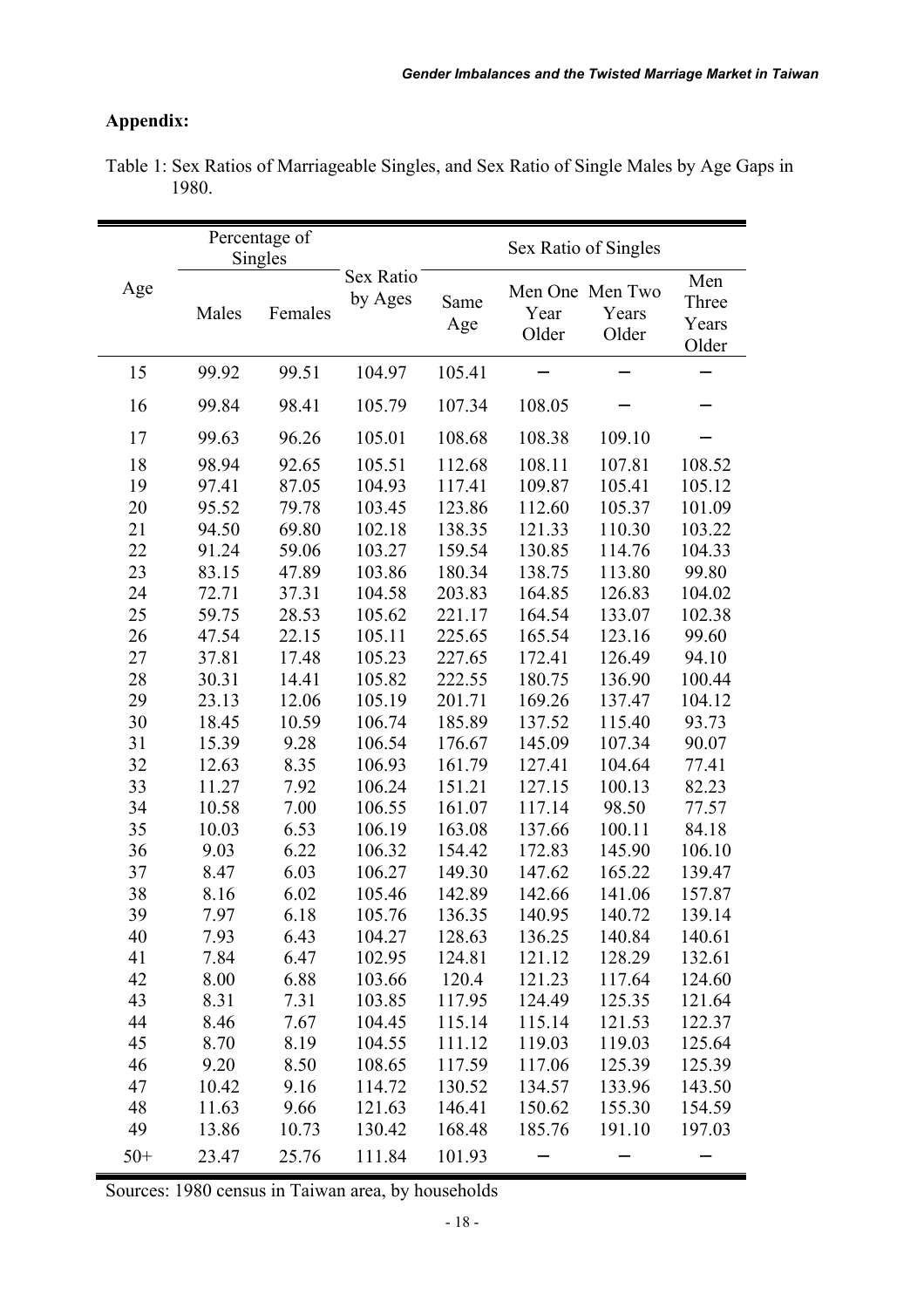|       | Percentage of<br>Singles |         |                      |             | Sex Ratio of Singles |                                   |                                |
|-------|--------------------------|---------|----------------------|-------------|----------------------|-----------------------------------|--------------------------------|
| Ages  | Males                    | Females | Sex Ratio<br>by Ages | Same<br>Age | Year<br>Older        | Men One Men Two<br>Years<br>Older | Men<br>Three<br>Years<br>Older |
| 15    | 99.70                    | 99.48   | 105.48               | 105.71      |                      |                                   |                                |
| 16    | 99.61                    | 98.98   | 105.37               | 106.04      | 103.99               |                                   |                                |
| 17    | 99.43                    | 97.97   | 106.13               | 107.71      | 105.84               | 103.79                            |                                |
| 18    | 99.02                    | 96.55   | 105.09               | 107.77      | 108.79               | 106.90                            | 104.83                         |
| 19    | 98.31                    | 94.12   | 106.12               | 110.85      | 111.35               | 112.41                            | 110.45                         |
| 20    | 97.39                    | 90.07   | 109.45               | 118.35      | 116.33               | 116.86                            | 117.97                         |
| 21    | 96.50                    | 84.94   | 108.75               | 123.56      | 117.82               | 115.81                            | 116.33                         |
| 22    | 94.82                    | 77.42   | 109.27               | 133.82      | 121.21               | 115.58                            | 113.60                         |
| 23    | 90.81                    | 68.39   | 108.32               | 143.83      | 120.27               | 108.93                            | 103.87                         |
| 24    | 85.93                    | 59.24   | 105.88               | 153.58      | 145.77               | 121.89                            | 110.40                         |
| 25    | 77.89                    | 49.04   | 105.40               | 167.40      | 136.22               | 129.30                            | 108.11                         |
| 26    | 69.25                    | 39.75   | 105.80               | 184.35      | 150.77               | 122.69                            | 116.45                         |
| 27    | 58.43                    | 31.19   | 104.60               | 195.98      | 155.35               | 127.06                            | 103.39                         |
| 28    | 50.03                    | 25.22   | 105.06               | 208.39      | 167.12               | 132.48                            | 108.35                         |
| 29    | 41.40                    | 21.12   | 104.97               | 205.77      | 170.45               | 136.69                            | 108.36                         |
| 30    | 34.07                    | 17.86   | 105.57               | 201.41      | 167.84               | 139.02                            | 111.49                         |
| 31    | 28.31                    | 15.90   | 104.59               | 186.18      | 166.01               | 138.34                            | 114.59                         |
| 32    | 24.62                    | 14.56   | 104.82               | 177.23      | 155.42               | 138.58                            | 115.48                         |
| 33    | 20.87                    | 13.51   | 104.18               | 160.93      | 142.54               | 125.00                            | 111.46                         |
| 34    | 18.28                    | 12.57   | 104.77               | 152.36      | 148.28               | 131.34                            | 115.18                         |
| 35    | 16.11                    | 12.14   | 105.11               | 139.46      | 131.64               | 128.11                            | 113.47                         |
| 36    | 14.79                    | 11.79   | 104.98               | 131.71      | 120.68               | 113.91                            | 110.86                         |
| 37    | 13.12                    | 11.69   | 104.31               | 117.10      | 111.41               | 102.09                            | 96.36                          |
| 38    | 12.25                    | 11.56   | 105.12               | 111.45      | 109.17               | 103.87                            | 95.17                          |
| 39    | 11.43                    | 11.32   | 104.51               | 105.51      | 104.21               | 102.08                            | 97.12                          |
| 40    | 10.85                    | 11.26   | 105.82               | 101.98      | 85.07                | 84.02                             | 82.30                          |
| 41    | 10.32                    | 11.18   | 105.45               | 97.32       | 91.68                | 76.48                             | 75.54                          |
| 42    | 9.79                     | 12.26   | 103.77               | 82.84       | 80.23                | 75.58                             | 63.04                          |
| 43    | 9.52                     | 10.66   | 105.16               | 93.91       | 70.85                | 68.62                             | 64.64                          |
| 44    | 9.59                     | 10.51   | 104.80               | 95.62       | 79.07                | 59.65                             | 57.77                          |
| 45    | 9.48                     | 10.49   | 103.59               | 93.62       | 84.80                | 70.13                             | 52.90                          |
| 46    | 8.82                     | 10.57   | 103.58               | 86.40       | 101.85               | 92.26                             | 76.29                          |
| 47    | 8.62                     | 10.53   | 103.77               | 85.01       | 85.26                | 100.50                            | 91.04                          |
| 48    | 8.50                     | 10.74   | 102.52               | 81.13       | 83.06                | 83.29                             | 98.19                          |
| 49    | 8.52                     | 11.51   | 102.86               | 76.13       | 83.04                | 85.01                             | 85.26                          |
| $50+$ | 20.52                    | 30.75   | 115.77               | 77.23       |                      |                                   |                                |

Table 2: Sex Ratios of Marriageable Singles, and Sex Ratio of Single Males by Age Gaps in 1990.

Sources: 1990 census in Taiwan area, by households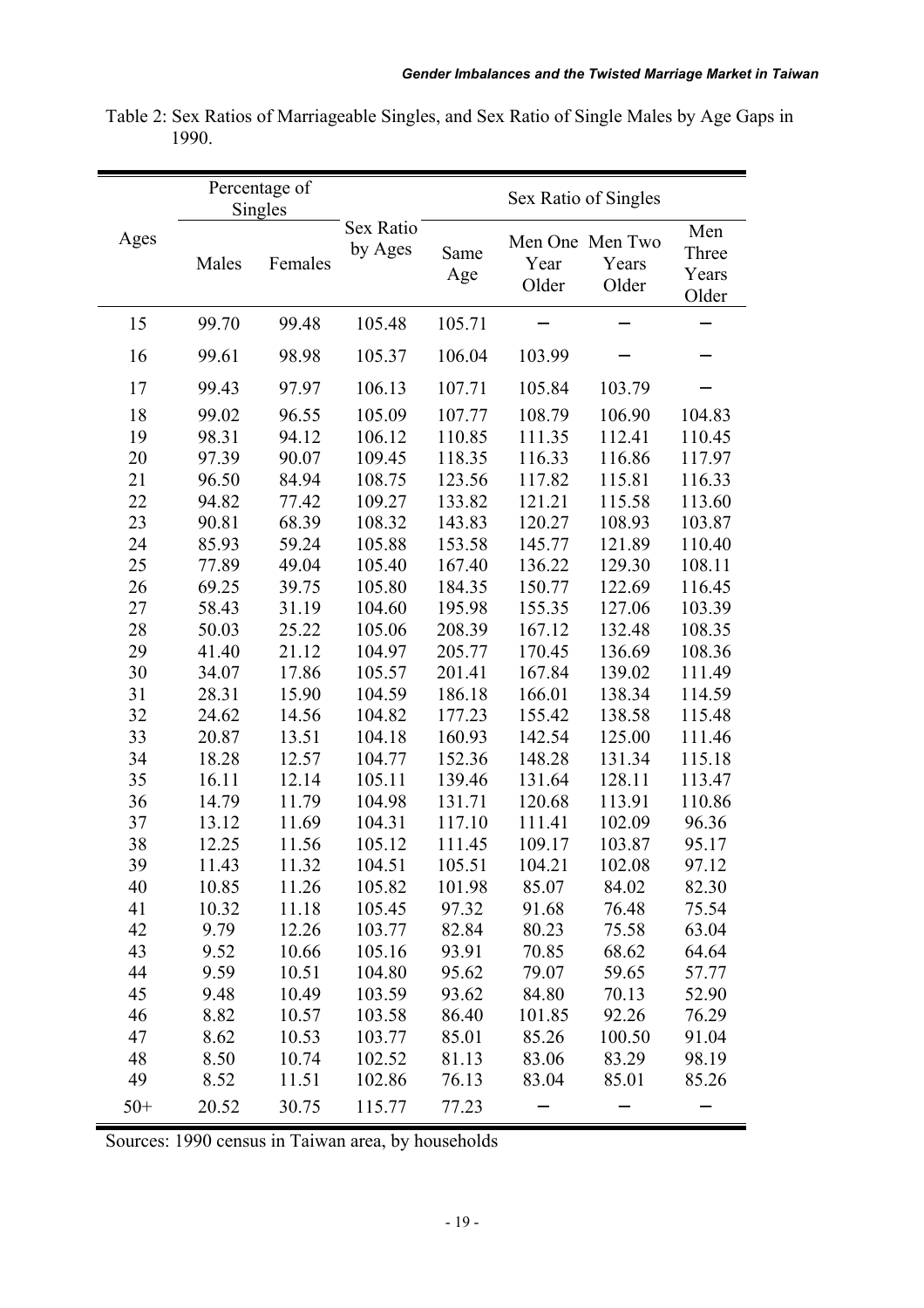|       | Percentage of<br>Singles |         |                      |             | Sex Ratio of Singles |                                   |                                |
|-------|--------------------------|---------|----------------------|-------------|----------------------|-----------------------------------|--------------------------------|
| Ages  | Males                    | Females | Sex Ratio<br>by Ages | Same<br>Age | Year<br>Older        | Men One Men Two<br>Years<br>Older | Men<br>Three<br>Years<br>Older |
| 15    | 99.66                    | 99.57   | 106.33               | 106.43      |                      |                                   |                                |
| 16    | 99.61                    | 99.30   | 106.54               | 106.88      | 114.14               |                                   |                                |
| 17    | 99.49                    | 98.64   | 105.97               | 106.88      | 109.73               | 117.19                            |                                |
| 18    | 99.28                    | 97.18   | 105.32               | 107.60      | 111.98               | 114.97                            | 122.79                         |
| 19    | 98.81                    | 95.03   | 104.77               | 108.95      | 109.99               | 114.46                            | 117.52                         |
| 20    | 97.90                    | 91.69   | 105.08               | 112.19      | 108.15               | 109.18                            | 113.63                         |
| 21    | 97.06                    | 88.64   | 106.38               | 116.48      | 116.11               | 111.93                            | 113.00                         |
| 22    | 95.61                    | 84.56   | 105.93               | 119.78      | 112.49               | 112.13                            | 108.09                         |
| 23    | 92.90                    | 78.74   | 104.96               | 123.83      | 111.02               | 104.27                            | 103.93                         |
| 24    | 90.35                    | 73.78   | 105.27               | 128.91      | 130.91               | 117.37                            | 110.23                         |
| 25    | 85.03                    | 65.72   | 104.12               | 134.73      | 105.34               | 106.98                            | 95.91                          |
| 26    | 79.35                    | 58.10   | 102.55               | 140.05      | 123.56               | 96.61                             | 98.11                          |
| 27    | 71.24                    | 49.03   | 103.51               | 150.39      | 125.85               | 111.03                            | 86.82                          |
| 28    | 65.81                    | 43.14   | 103.44               | 157.80      | 138.12               | 115.58                            | 101.97                         |
| 29    | 58.03                    | 36.91   | 104.44               | 164.21      | 143.70               | 125.77                            | 105.25                         |
| 30    | 50.92                    | 31.82   | 105.03               | 168.11      | 148.16               | 129.66                            | 113.49                         |
| 31    | 44.31                    | 27.86   | 105.08               | 167.15      | 146.42               | 129.05                            | 112.93                         |
| 32    | 39.67                    | 24.66   | 106.15               | 170.74      | 150.44               | 131.78                            | 116.14                         |
| 33    | 35.34                    | 22.41   | 106.21               | 167.50      | 144.48               | 127.30                            | 111.51                         |
| 34    | 31.53                    | 20.67   | 105.47               | 160.89      | 159.22               | 137.34                            | 121.01                         |
| 35    | 28.88                    | 19.33   | 105.08               | 156.99      | 145.46               | 143.94                            | 124.16                         |
| 36    | 26.26                    | 18.31   | 105.42               | 151.15      | 144.83               | 134.19                            | 132.79                         |
| 37    | 23.85                    | 17.39   | 104.79               | 143.74      | 138.93               | 133.13                            | 123.35                         |
| 38    | 22.13                    | 16.72   | 104.56               | 138.42      | 130.78               | 126.40                            | 121.12                         |
| 39    | 20.40                    | 16.25   | 104.20               | 130.87      | 125.37               | 118.45                            | 114.48                         |
| 40    | 18.85                    | 16.04   | 104.34               | 122.64      | 119.68               | 114.65                            | 108.32                         |
| 41    | 17.90                    | 15.76   | 103.26               | 117.26      | 114.74               | 111.97                            | 107.27                         |
| 42    | 16.96                    | 15.65   | 103.06               | 111.70      | 107.56               | 105.24                            | 102.71                         |
| 43    | 15.79                    | 15.54   | 102.39               | 104.01      | 98.08                | 94.45                             | 92.42                          |
| 44    | 14.94                    | 15.48   | 102.62               | 99.03       | 101.84               | 96.03                             | 92.48                          |
| 45    | 14.17                    | 15.64   | 102.74               | 93.07       | 91.82                | 94.42                             | 89.04                          |
| 46    | 13.69                    | 15.80   | 101.53               | 87.98       | 84.50                | 83.37                             | 85.73                          |
| 47    | 13.00                    | 16.11   | 101.58               | 81.98       | 80.65                | 77.47                             | 76.43                          |
| 48    | 12.57                    | 16.30   | 101.80               | 78.48       | 77.47                | 76.22                             | 73.21                          |
| 49    | 11.76                    | 16.51   | 100.63               | 71.65       | 74.09                | 73.14                             | 71.96                          |
| $50+$ | 10.86                    | 19.93   | 97.92                | 53.34       |                      |                                   |                                |

Table 3: Sex Ratios of Marriageable Singles, and Sex Ratio of Single Males by Age Gaps in 2000.

Sources: 2000 census in Taiwan area, by households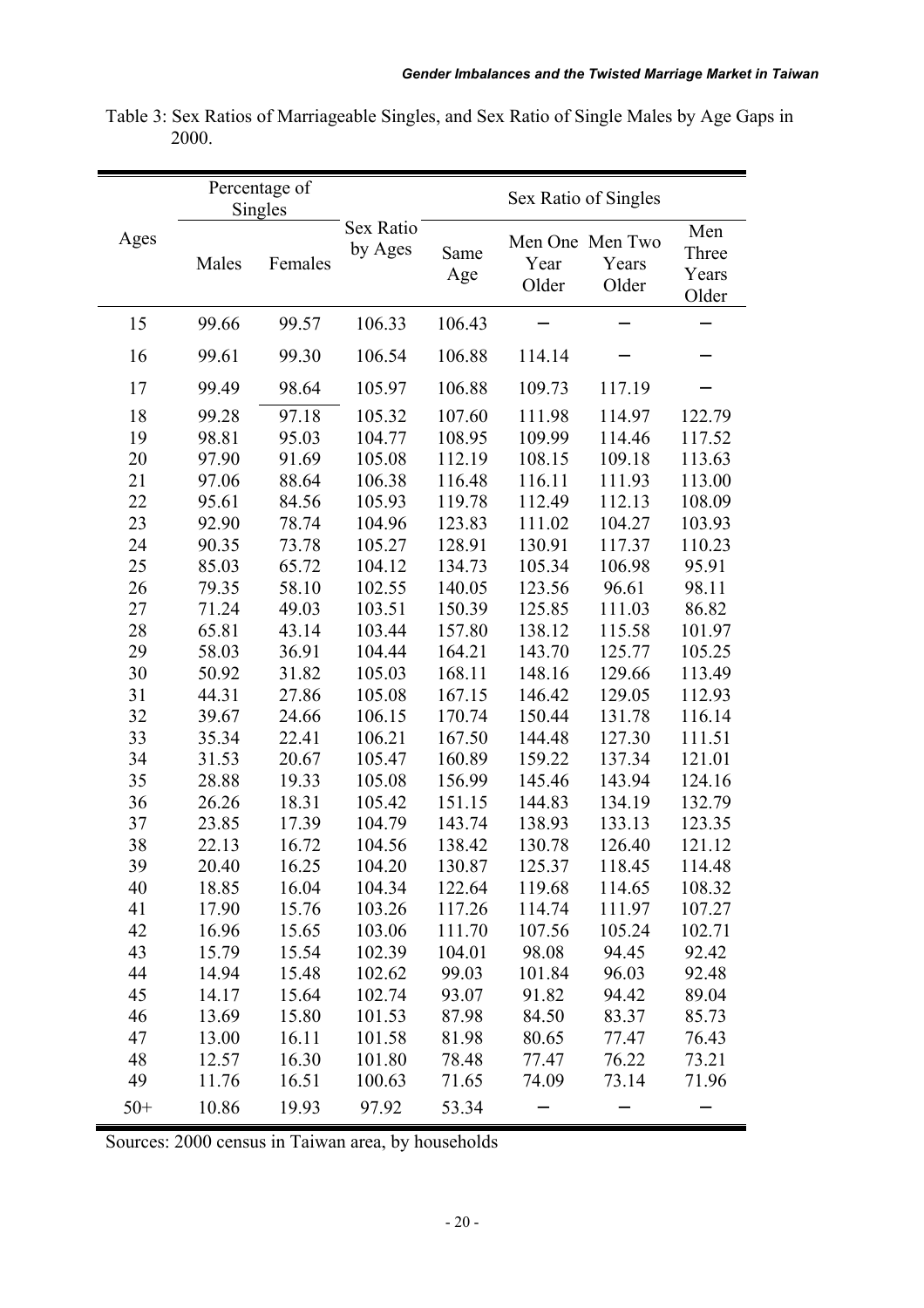| Year | Taiwan Area |          | Taipei City |          | <b>Kaohsiung City</b> |          |
|------|-------------|----------|-------------|----------|-----------------------|----------|
|      | S           | Q        | S           | Q        | S                     | Q        |
| 1975 | 0.01283     | 0.000563 | 0.019534    | 0.00067  | 0.029198              | 0.002738 |
| 1980 | 0.002068    | 0.000002 | 0.040503    | 0.0042   | 0.02359               | 0.002018 |
| 1985 | $-0.00898$  | 0.000156 | 0.045628    | 0.002979 | 0.02472               | 0.000844 |
| 1990 | $-0.03762$  | 0.001207 | 0.04884     | 0.001948 | 0.016247              | 0.00022  |
| 1995 | $-0.00446$  | 0.000003 | 0.068237    | 0.004863 | 0.0326                | 0.001043 |
| 2000 | 0.041483    | 0.002186 | 0.090175    | 0.008692 | 0.081002              | 0.006701 |

Table 4: Marriage Squeeze Indices and Percentage of Failure to Marry Caused by Marriage Squeeze in Taiwan area, Taipei City, and Kaohsiung City.

Note: Kaohsiung City was not a Municipal City in 1975; all calculations in Taiwan Province, Taipei City, and Kaohsiung City are in accordance with Census over past few years.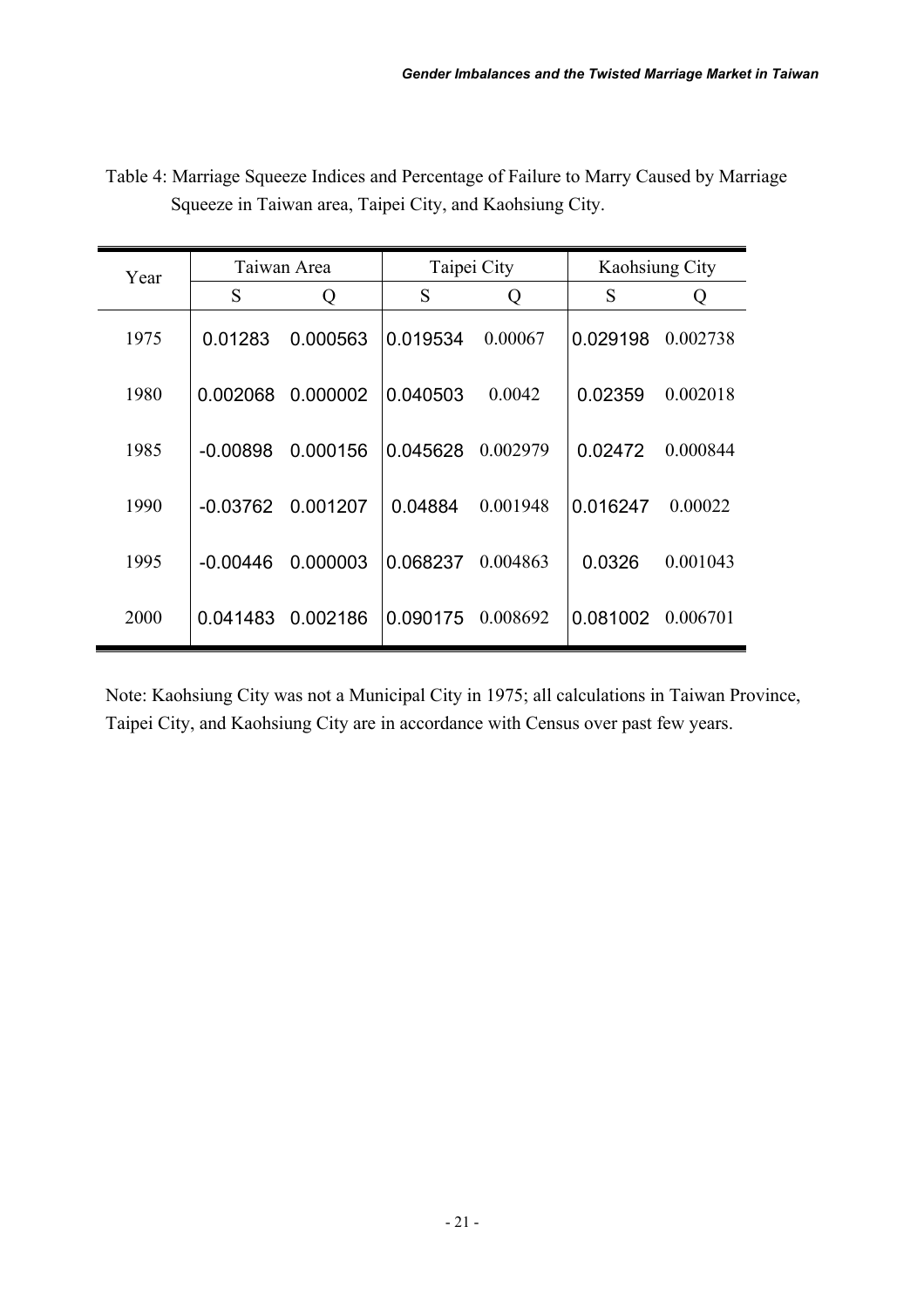| Year | Taiwan Area | Taiwan     | Taipei City | Kaohsiung City |
|------|-------------|------------|-------------|----------------|
| 1966 | $-25.997$   |            |             |                |
| 1970 | $-10.1055$  |            |             |                |
| 1975 | $-4.40627$  |            |             |                |
| 1980 | $-7.42171$  |            |             |                |
| 1985 | $-8.73739$  |            |             |                |
| 1990 | $-6.08004$  | $-7.61056$ | 1.435177    | $-3.59302$     |
| 1995 | $-4.58346$  |            |             |                |
| 2000 | $-4.22226$  | $-6.24756$ | 4.522801    | $-0.31746$     |

Table 5: Marriage Life Expectation Indices in Taiwan, the remainder of Taiwan area, Taipei City, and Kaohsiung City.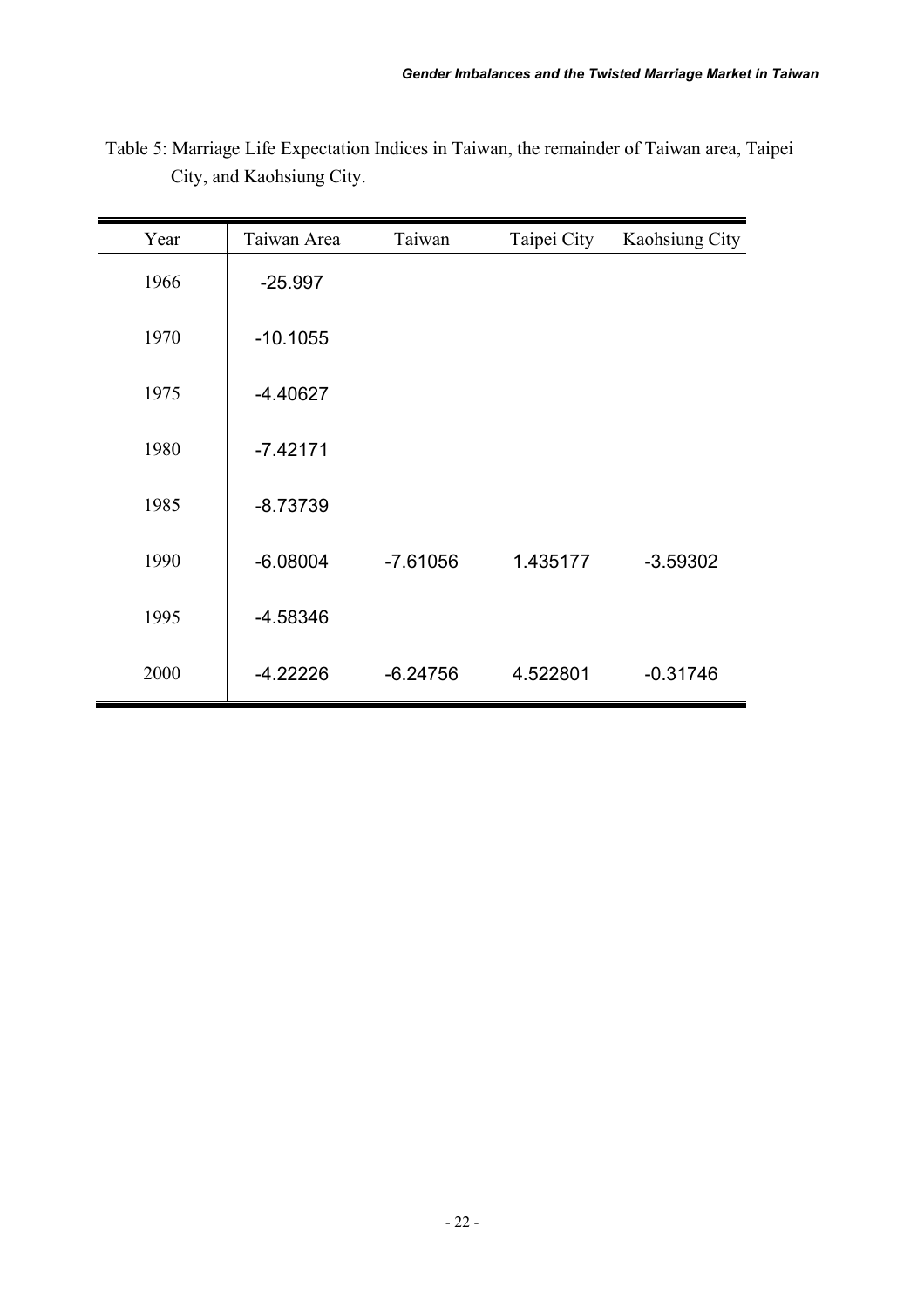| Types of               | Marriage Life            | Marriage Squeeze Indices | Remarks              |  |
|------------------------|--------------------------|--------------------------|----------------------|--|
| Marriage Market        | <b>Expectation Index</b> | at First Marriage        |                      |  |
|                        | $\leq -2$                | >2                       |                      |  |
|                        | Between: <- 4            | Between:>4               | <b>High Surplus</b>  |  |
| <b>Surplus Males</b>   | $-3$ $-4$                | $3 - 4$                  | Medium Surplus       |  |
|                        | $-2 \sim -3$             | $2 - 3$                  | <b>Light Surplus</b> |  |
| Males/females balanced | $-2-2$                   | $-2-2$                   |                      |  |
|                        | >2                       | $\leq -2$                |                      |  |
|                        | Between: $2~3$           | Between: $-2$ $-3$       | Light Surplus        |  |
| <b>Surplus Females</b> | $3 - 4$                  | $-3$ $-4$                | Medium Surplus       |  |
|                        | >4                       | $\leq -4$                | <b>High Surplus</b>  |  |

Table 6: Standard Types of Marriage Market, by Chen and Ulrich